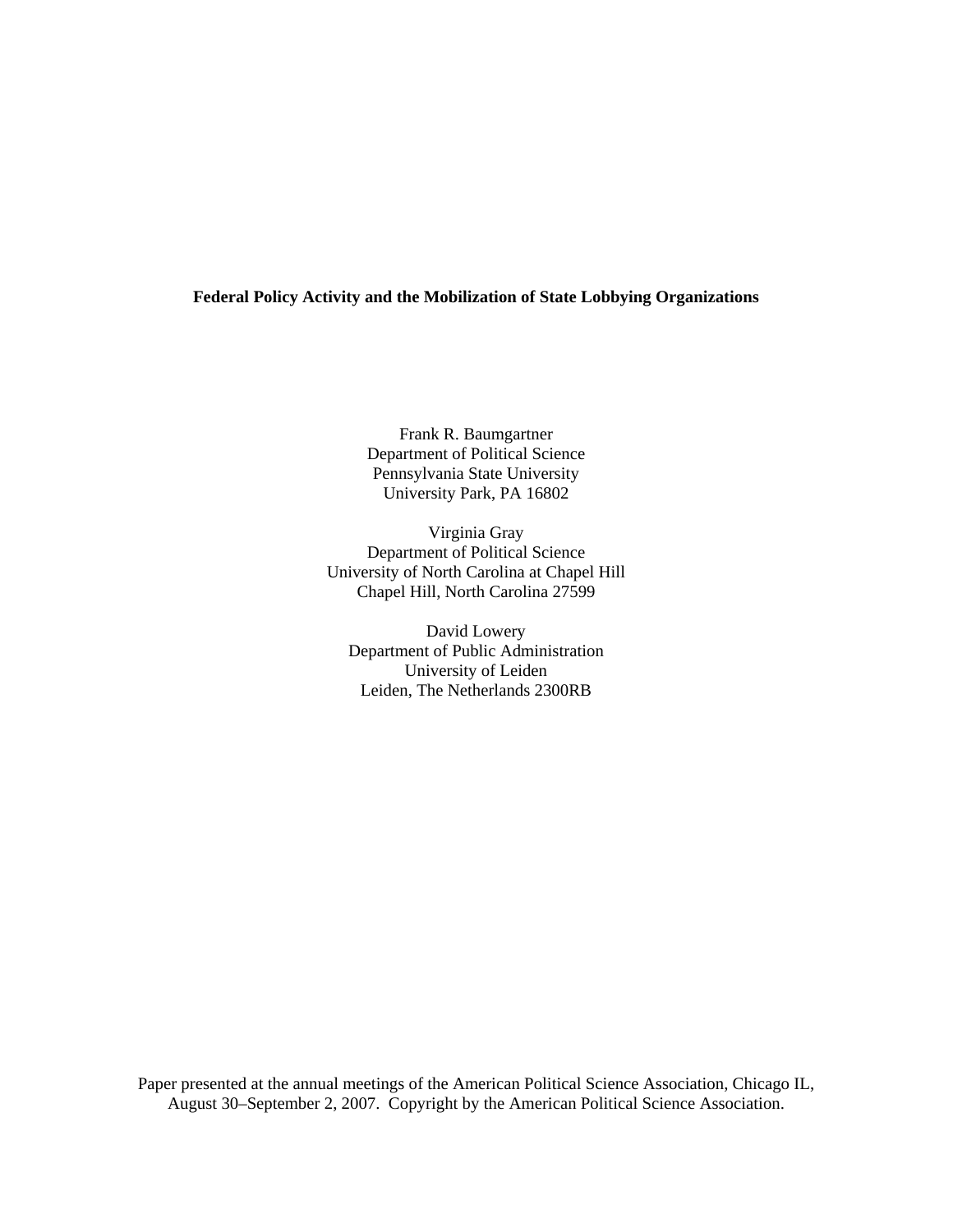## **Abstract**

 The mobilization of organized interests is affected not only by social and economic "supply" factors but also by government-related "demand" factors as well. We add to a growing literature noting the impact of government activity on the mobilization of interests by examining how federal policy activity stimulates subsequent lobbying activity at the state level. Empirically, we do this by introducing the federal hearings data used by Leech et al. (2005) into the model of state lobbying registrations used by Gray et al. (2005). We find that Congressional hearings in a particular issue-area have significant effects on the mobilization of state interest organizations in that same area. The effects appear to be stronger in those issue-areas with greater federal involvement and in those states with more professionalized legislatures. Our paper adds to a large literature on how policies can create their own politics, and to a growing literature on the coevolution of groups and the state. We emphasize the intergovernmental aspects of these dynamics here; federal level activities affect the mobilization of interest groups not only at the federal level, but in the states as well.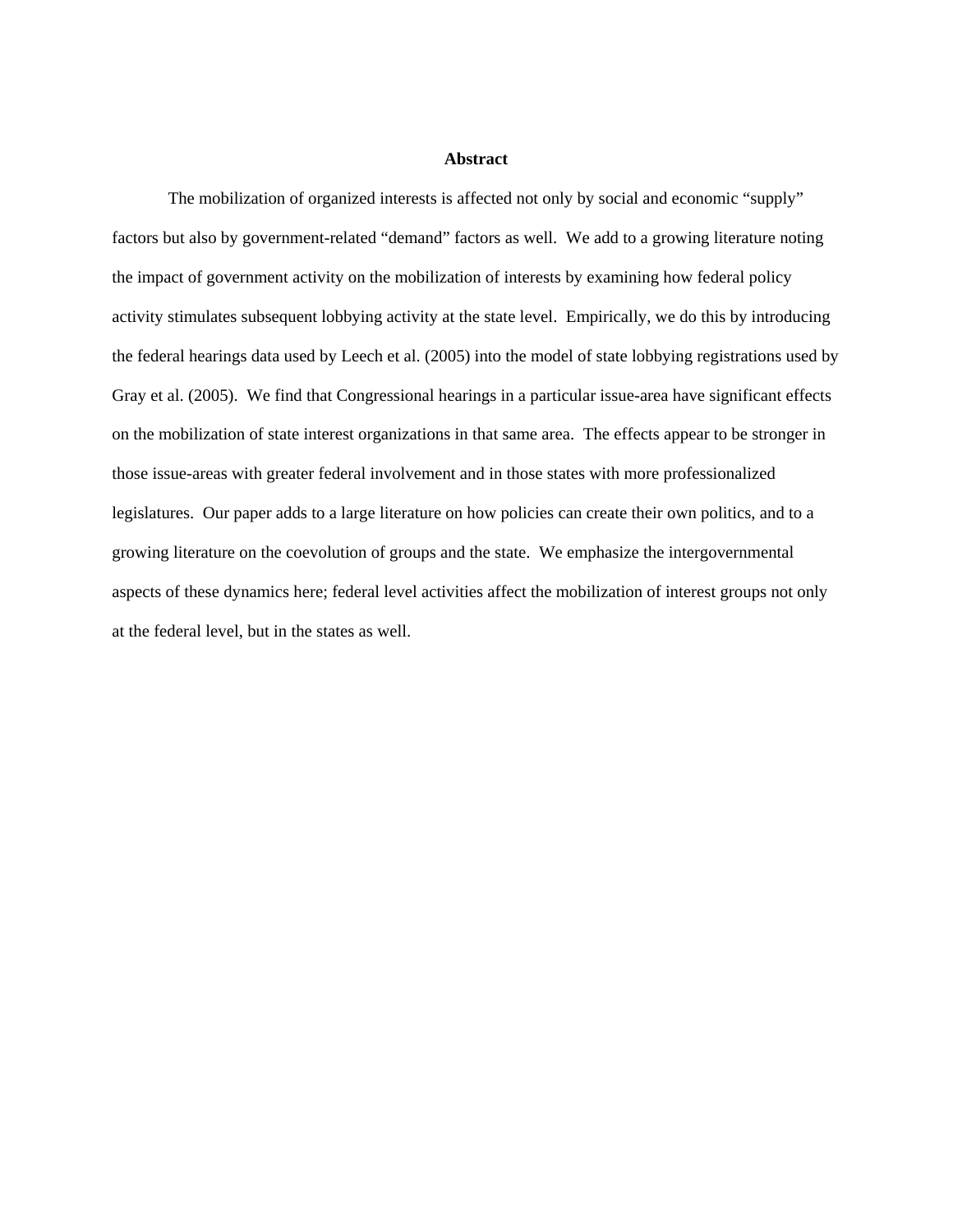#### **Federal Policy Activity and the Mobilization of State Lobbying Organizations**

Demand for lobbying can be created by government.<sup>1</sup> Traditionally, scholars have looked at social, demographic, economic and other "bottom-up" factors in explaining the mobilization of interest organizations. Truman, Olson, and others focused our attention on such factors as social disturbances, economic growth and trade, and collective action dilemmas as the most important elements determining the growth and development of interest-group communities. Increasingly, however, scholars have recognized that government activity, far from being only the *result* of lobbying activity, can also be its *cause*. As government becomes involved in more areas of the economy, those affected by these activities mobilize. Some do so defensively because they seek to avoid further encroachments and others work proactively because they are involved in the new policies, interacting with government agencies. In either case, policy creates interests. Heinz and colleagues defined an interest group in this way:

It is at the intersection of public policy and the wants and values of private actors that we discover interests. What we call the interests of the groups are not simply valued conditions or goals, such as material riches, moral well-being, or symbolic satisfaction. It is only as these are affected, potentially or in fact, by public policy, by the actions of authoritative public officials, that the valued ends are transformed into political interests that can be sought or opposed by interest groups. (1993, 24)

In short, public policy is a source of interest organization mobilization.

Accordingly, as government activity expands into areas previously not the objects of any public policy activities, interests are created and interest organizations are mobilized. Jones and Baumgartner (2005) documented substantial increases in the range and scope of federal government activity across the post-1947 period, and the growth of government is well known. The result of this is that many social or economic organizations that may once have had no interest in public policy and that did not lobby have become active as public policy has expanded to affect them. For any given interest organization, this governmental activity may be either welcome or viewed with hostility. In either case, organizations that

<sup>&</sup>lt;sup>1</sup> We appreciate the support of Galen Irwin in helping to facilitate our collaboration. Baumgartner acknowledges the support of National Science Foundation grants # 0111611 and 0111224 for data collection and Bryan Jones and Beth Leech for related research projects from which this paper draws.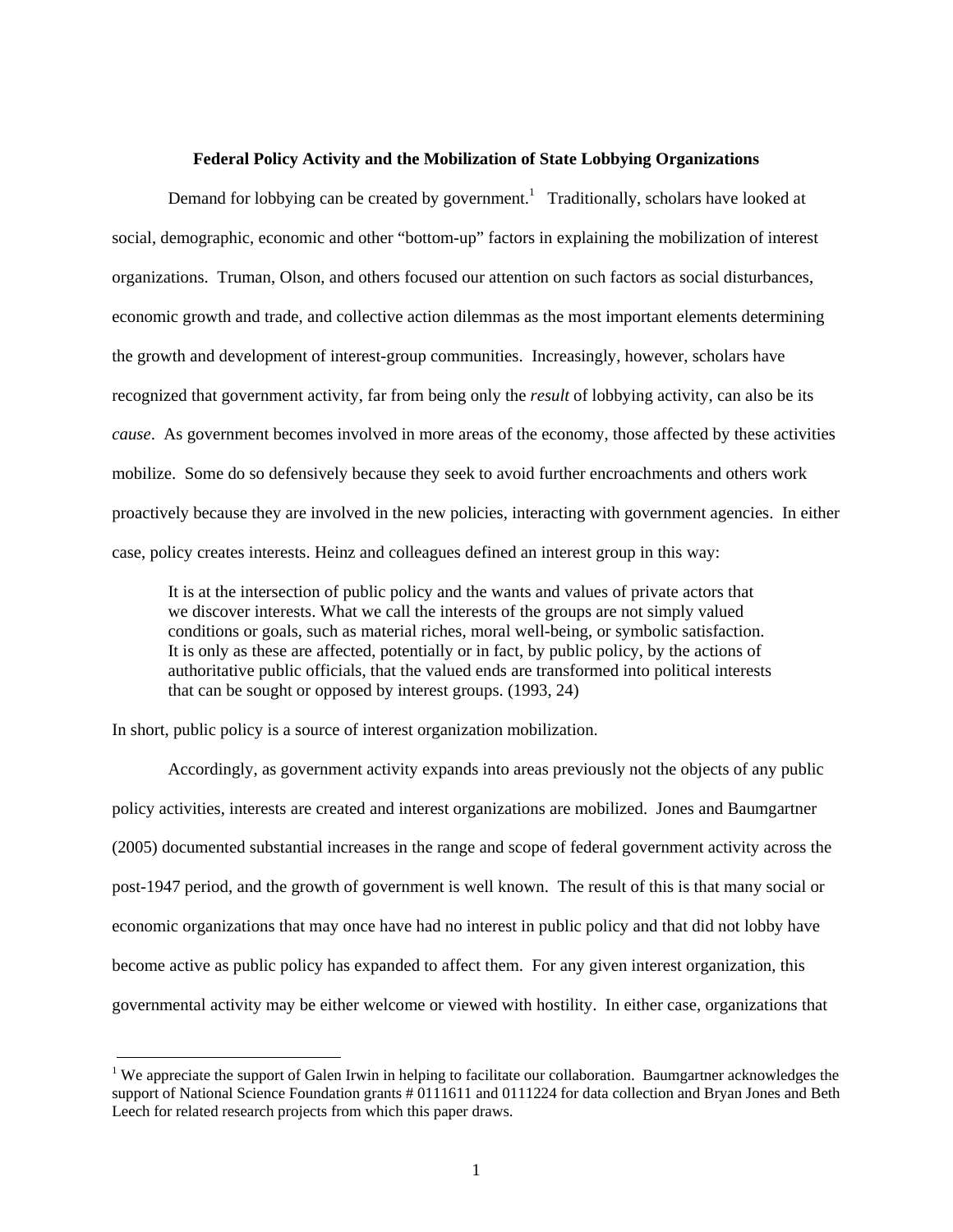once were just "associations" or institutions such as business firms have become "interest organizations" as their "private wants" have intersected with "public policy." Note that the mobilization of interest groups may involve their creation where none existed before or it may take the form of involvement with public policy matters by organizations that previously had no contact with government. In either case, the resulting population of interest groups is related to the scope of government activity.

The responses of institutions, groups, and associations to the increased scope of public policy are seen in many ways. Long-term social mobilization is apparent as thousands more interest organizations are active now than two generations ago. The "interest-group explosion" noted by Berry and others was mostly a social or private economics phenomenon, to be sure. It stemmed more from social movements and/or economic diversity than from government "pull" factors, certainly. But, once established, these newly mobilized organizations sought to monitor or to influence the future growth and development of those programs that affected them. Environmental, civil rights, and other examples of organizations immediately come to mind. Women's organizations grew in the 1960s and 1970s, leading to increased involvement by the federal government in anti-discrimination policies. While some elements of the women's movement faded from the scene, other organizations maintained keen interest in the continued functioning of these anti-discrimination policies they helped to create. Arms control and nonproliferation organizations developed in the 1970s, and the continued urgency of these matters keeps them active. Baumgartner and Mahoney (2004) documented such coevolutionary linkages between group and state mobilizations in several issue-areas including the environment, civil rights, elderly, and human rights fields in addition to the women's movement. Clearly, there is surely a long-term link between public policy and the mobilization of interest organizations. The period of greatest growth in the size and scope of the U.S. government (the period surrounding 1970) is the same as the period when the "interest-group explosion" was at its height. In the period since the late-1970s when the growth of government programs has slowed, so too has the rate of growth in the interest-group population (see Baumgartner and Jones 1993, ch. 9). Of course, these general trends mask significant variation by issue-area.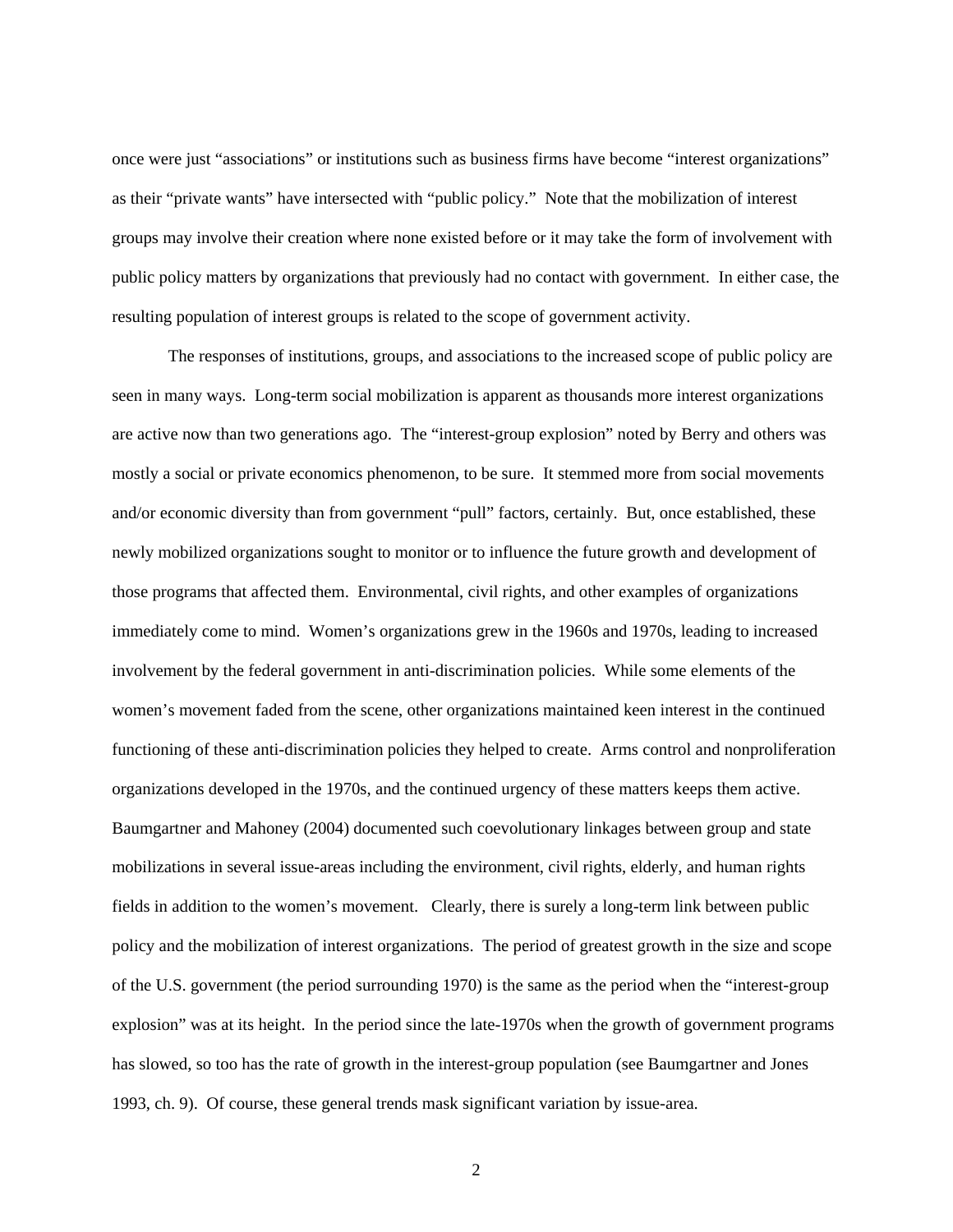Many scholars have noted the political effects of large public policies; the development of the social security program has caused its beneficiaries to be particularly attuned to its continued financial viability, according to Andrea Campbell's (2005) analysis of the policy feedback effects of social security and the mobilization of the elderly. Campbell suggests that the mobilizational effect of dependence on social security is strong enough to undercut the traditional social class bias which disempowers the relatively poor elderly. Similarly, Mettler's (2005) work on the GI Bill and other programs benefiting the "greatest generation" powerfully affected the political behavior of an entire cohort of Americans. Theda Skocpol's (1992) work has similarly focused on the role of the state as the catalyst for the mobilization of groups. Jack Walker discussed at least two important ways in which government activity affects groups. First, in discussing policy diffusion across the states, he placed emphasis on the development of national policy communities and the patterns of professional communication that take place there (1969). The development of policy networks surrounding new public programs is an important part of the coevolution of states and groups that we explore here. Second, Walker (1991) discussed the role of government as a patron or catalyst for the creation of new groups, documenting empirically that a large percentage of groups, especially in the social services domain, benefited from government support or grants and contracts in their early years. Financial support from the government or private foundations was an important element in shaping the interest-group community, he showed. Similarly, Walker brought attention to the growth of government in general to the development of the group system. In sum, many authors working from a long-term perspective and taking either a quantitative or a qualitative approach to the question have shown a strong linkage between group mobilization and government activity.

A shorter-term element is also apparent. Leech et al. (2005) noted that congressional hearings were systematically related to the number of organizations registering to lobby at the federal level, after controlling for economic and other factors expected to account for mobilization. This analysis was based on patterns of lobby registration across 74 issue-areas in repeated six-month time periods. During those periods with more congressional hearings, more organizations were registered to lobby. Policy activity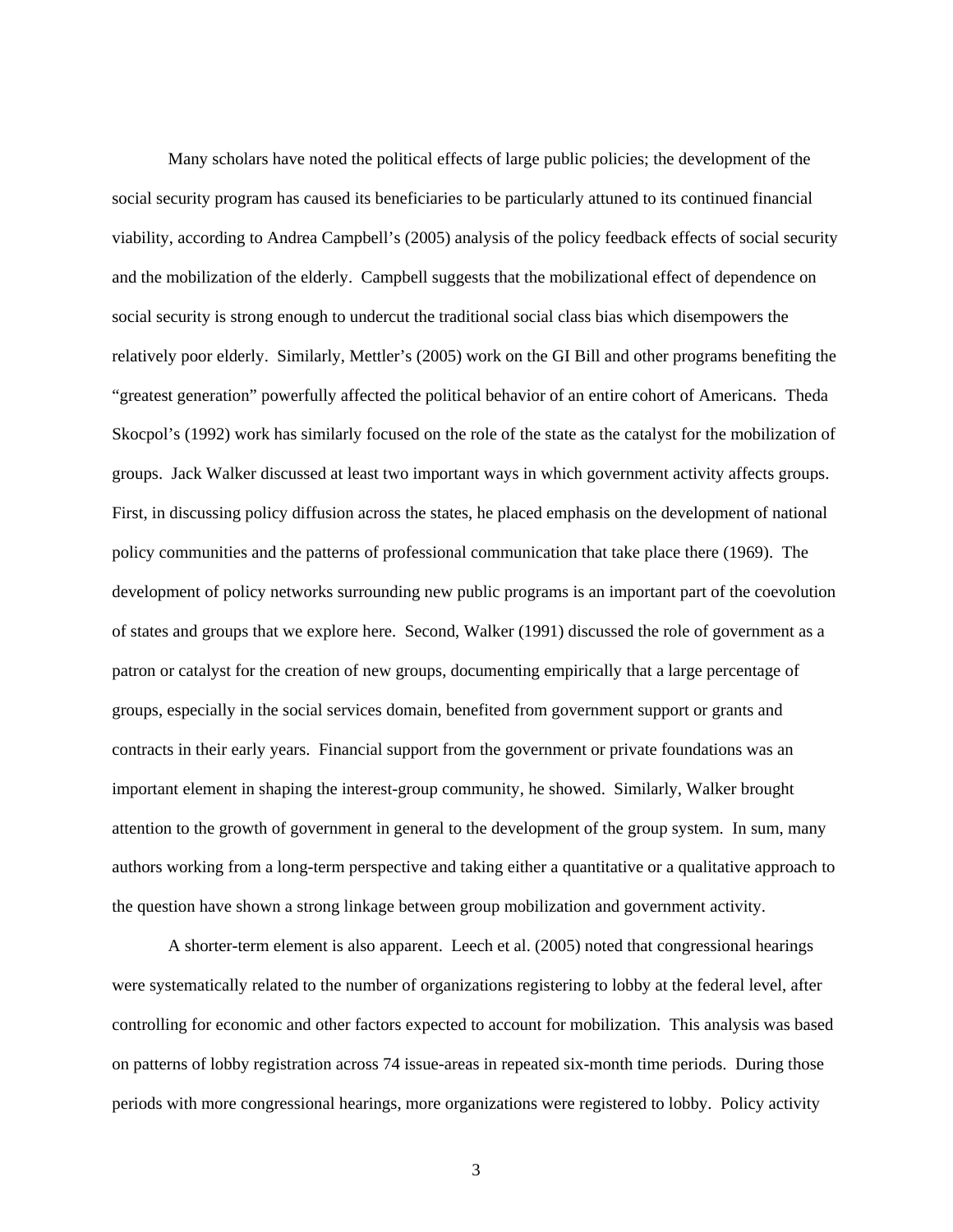stimulates lobbying; the relationship is clearly multi-directional, but this study showed clear mobilization effects on lobbying communities of federal government activity in a given issue area. In this paper we follow directly on Leech and colleagues' work by linking the policy agendas data they use, which measures annual fluctuations in congressional policy activity across different tissue-areas to state-level interest-group mobilization in those same policy areas.

Our focus here is on an aspect of the general process discussed above – the mobilization of organized interests at the *state level* in response to policy activities at the *federal level*. In a manner parallel to that of Leech et al., we find that federal government activities are associated with the mobilization of interest organizations in those same issue-areas in the states. As in the Leech et al. analysis, we include appropriate controls for potentially confounding factors such as the growth in statelevel economic activity, taking advantage of Gray and Lowery's previously developed Energy-Stability-Area (ESA) model of state interest system density. We add to their model a number of variables associated with several hypothesized influences of federal hearings. Thus, we control for appropriate baseline conditions to assess the *additional impact* of congressional hearings on the mobilization of state interest organizations, after controlling for those factors Gray and Lowery previously identified in their work on the growth and development of state interest-group systems. Our findings are strong and consistent in showing the federal effects. There remain a number of unanswered questions about the precise mechanisms through which these stimulation effects occur, points to which we refer in the conclusion and which clearly merit additional research.

This project contributes to the broader literature on vertical policy diffusion, as policy attention is a necessary precursor to policy diffusion. We are not, of course, the first to study this phenomenon. But much of the prior work has focused on specific policy areas with somewhat mixed results (Mossberger 1999; Hecht 2001; Tews, Busch, and Jorgens. 2003; Daley and Garand 2005; Shipan and Volden 2006), though the most recent study of five health and welfare innovations did find vertical diffusion a stronger explanation than horizontal diffusion (Karch 2007). A broader view across multiple policy areas may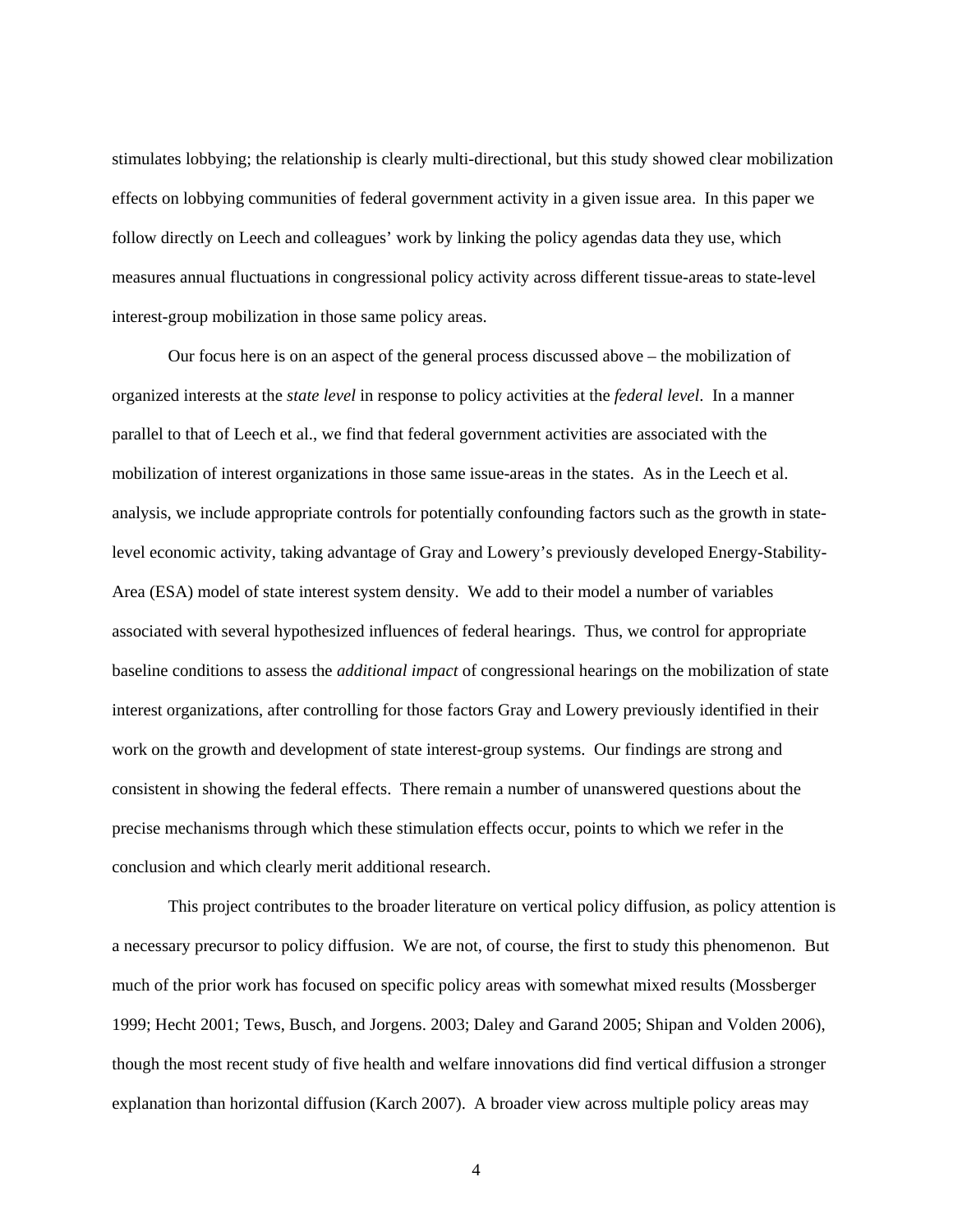help to reconcile some of these mixed findings. We first discuss several ways in which policy attention at one level of government might be linked to another and consider several different forms it might take. We then introduce the model of state level lobby registrations using 1999 measures of the density of organized interests and a measure of Congressional hearings activity over several years. Several versions of the enhanced pooled state- interest guild model are then tested to isolate the nature of the linkage between Congressional activity and state lobbying. We conclude the analysis by considering further questions about and future analyses of cross-level linkages of state and national policy systems.

### **National Influences on State Lobbying**

 Let us start with the null hypothesis that Congressional activity and lobbying in the states may well be unrelated to each other. It is true that we have seen a growing nationalization of state lobbying communities in the sense that they are all now increasingly responding in the same manner to a common set of predictor variables (Lowery and Gray 1994a). And scholars have noted the significant role of state affiliates of national federations in linking of state and national interest systems (Thomas and Hrebenar 1992; Skocpol, Abend-Wein, Howard, and Lehmann 1993). Yet, despite these observations, state interest communities remain extremely parochial in the sense of being dominated by local rather than national or regional organizations. As of the most recent study in 2002 the vast majority of lobbying organizations were registered in only one state (Wolak, Newmark, McNoldy, Lowery, and Gray 2002). Accordingly, we might well expect that they would be much more attentive to issues in their home states and not to those attracting the attention of Congress.

Even more broadly, it is not clear that state and national policy agendas are so tightly linked. Indeed, we know that states' policy agendas vary to a considerable degree (Gray et al. 2005). Despite ever more rapid diffusion of innovations, not all states focus on the same issues at the same time. This would simply not be true if all states uniformly reflected a single national pattern of policy attention. But even if state agendas moved together in lockstep, much of what attracts the attention of state legislators may well not be what concerns their national counterparts. This would be especially true for a number of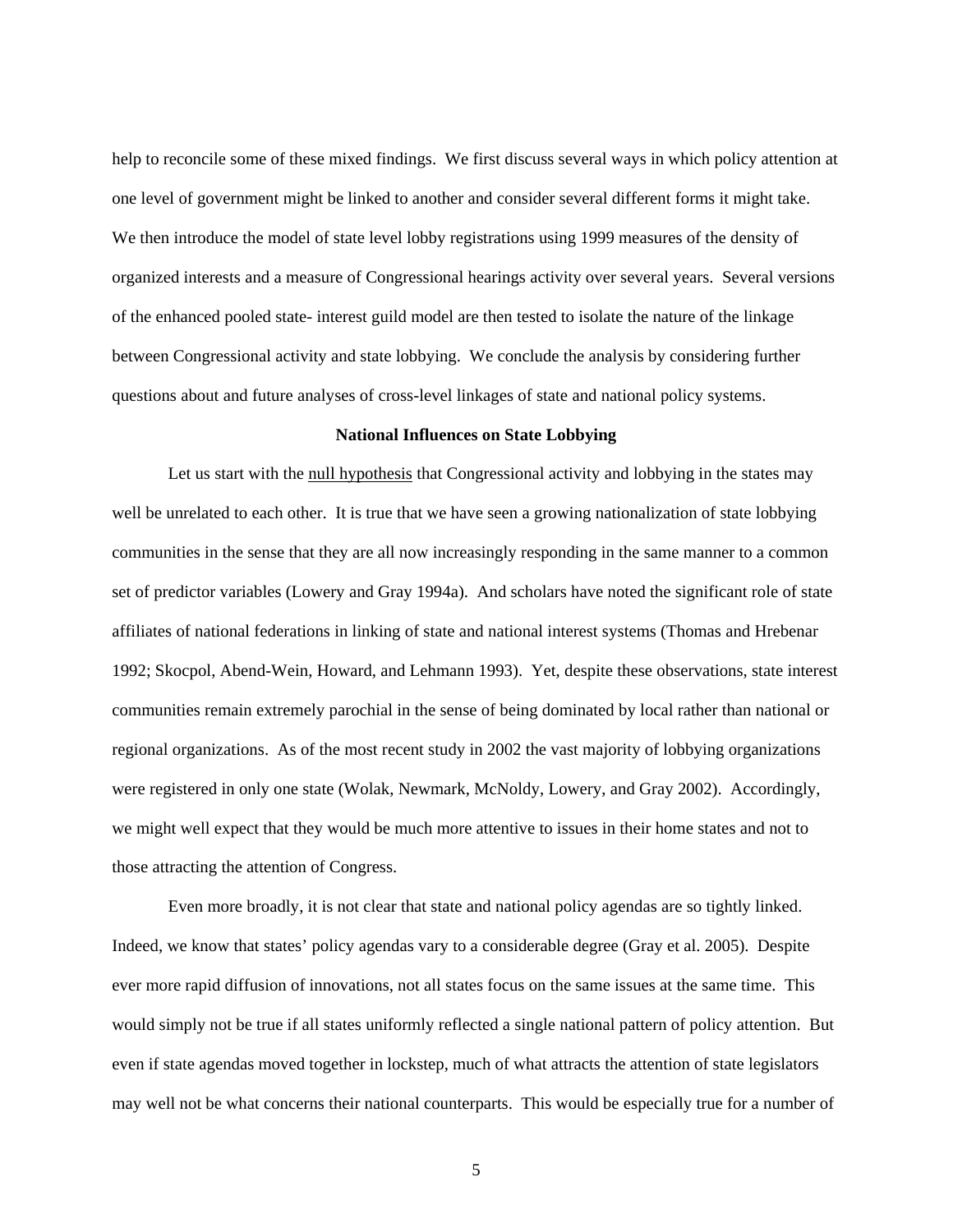issues that are mainly influenced by national policy or on the other hand mainly by state policy. While not part of our analysis, for example, it would seem unlikely that Congressional attention to nuclear proliferation policy would stimulate a great deal of lobbying on this topic in the states. State attention to corrections policy may be partly related to federal concerns, but the states are the primary force behind corrections policy whereas the federal role is very limited. Different policy areas, in any case, feature more or less involvement of the federal government; certainly we should expect limited impact of federal activities on state lobbying behavior in those areas where the federal government plays relatively little role. And last, given Baumgartner and Jones' (1993) punctuated equilibrium model, legislative agendas are quite sticky, changing only periodically and with some difficulty. If so, then it is not clear that state policy agendas would respond in anything close to a contemporaneous manner to activity at the national level. *In sum, there are plenty of good reasons to not expect to find a strong relationship between levels of Congressional policy attention and activity and state lobbying.* 

On many issues, however, state and national attention is hardly segmented in a classic layer cake fashion (Grodzins 1966). Many presumptively state issues – including regulation of heath maintenance organizations (HMOs), the death penalty, abortion, and even the fate of Terry Schiavo – have been the focus of Congressional attention. Federal actions or inactions on all of these issues take place alongside independent state activity. For others, such as the Defense of Marriage Act of 1996, initial federal activity seems to have stimulated subsequent state legislation. And still other national laws, such as the No Child Left Behind Act of 2001 or the Personal Responsibility and Work Opportunity Act of 1996, seem to reverberate through the halls of state capitols in the years following their passage as states are left to struggle with their many intended and often unintended consequences. All of these subsequent state actions were associated with the mobilization of organized interests, a mobilization process kick-started by some federal activity. Yet, if federal legislative activity and state lobbying are connected to each other, it also seems that such linkages might come in several different forms that go beyond the simple federal cause and state effect suggested until now.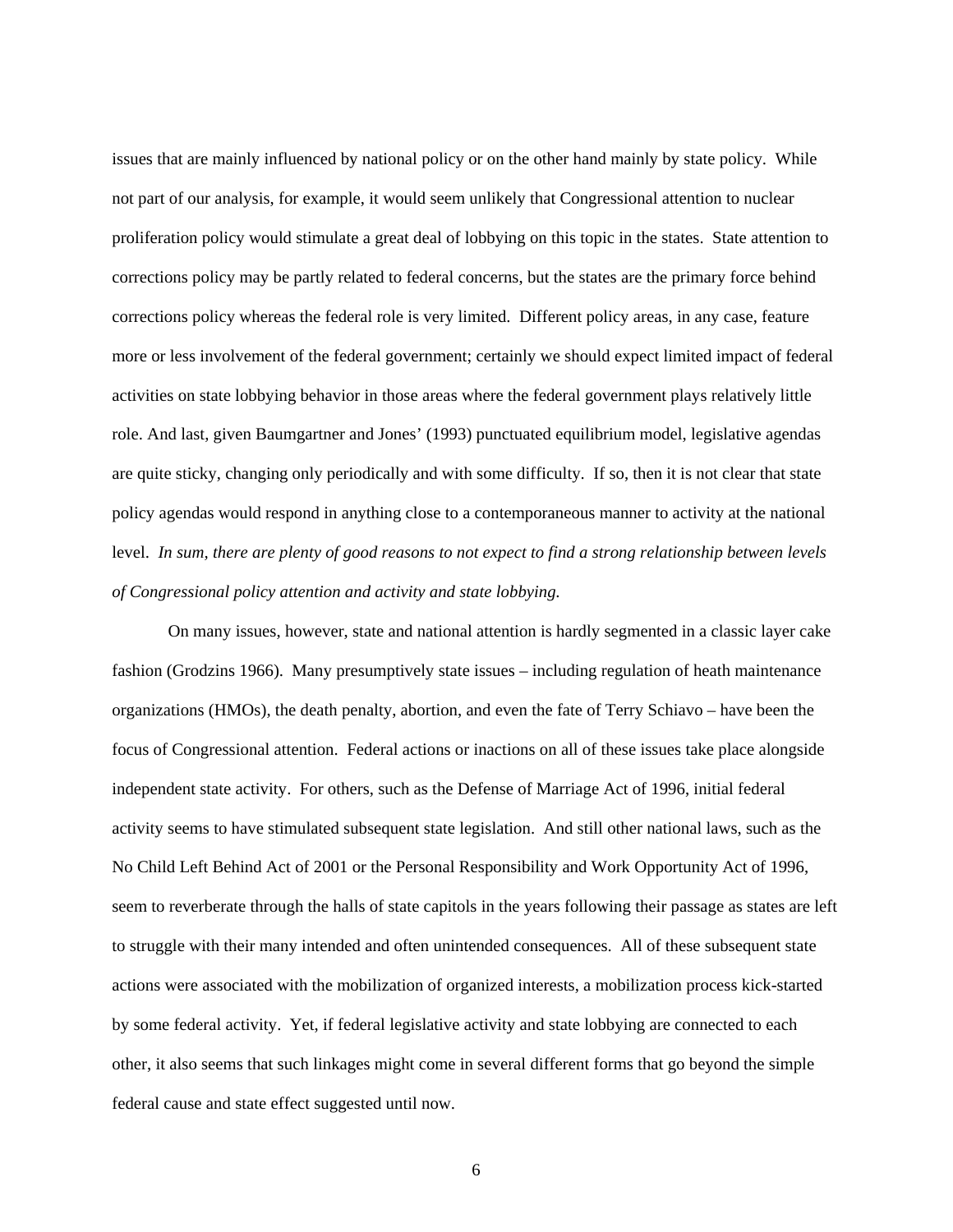The first is a simple contemporaneous effect with both levels of government and their systems of organized interests struggling simultaneously with a common policy disturbance. In this view, lobbying activity and legislative agendas at all levels reflect less each other than real policy issues facing society. Truman (1951, 511), of course, identified the locus of mobilization in disturbances in society. Organized interests engage in political activity to secure redress on these disturbances. More to the point, it is not obvious that organized interests seek such redress at different levels of government in a purely sequential fashion. Moreover, legislative entrepreneurs at all levels of government have powerful incentives to monitor their constituents' concerns (Wawro 2000; Weissert 1991; Mintrom 1997). Political parties at all levels too win elections by finding issues on which to campaign (Macdonald and Rabinowitz 2001). *If legislators, parties, and organized interests at all governmental levels respond swiftly to the same disturbances in society, then we should see the volume of lobbying activity, or the density of organized interests, and the content of legislative agendas at both the national and the state level changing in a contemporaneous and non-causal manner reflecting the public's concerns.* 

A second possible form of linkage is as a substitution effect. In this case, policies are pursued in different venues provided by our federal structure of government in a sequential fashion. This idea was noted by Truman (1951: 323) and further developed by Morton Grodzins (1966), who argued that the federal systems can be viewed as a structure with many cracks through which influence may be exercised. Patterns of influence impeded at one level may find opportunities for influence at another. Indeed, state officials often frame their attention to problems as a response to federal inaction.<sup>2</sup> Thus, in justifying his state's more rigorous than average environmental laws, former California Governor Gray Davis (2002) noted that, "The federal government and Congress, by failing to ratify the Kyoto treaty on global warming, have missed their opportunity to do the right thing. So it is left to California, the nation's most

<sup>2</sup> Another and harsher form of substitution is *preemption* – when federal action essentially precludes state action on an issue. A good health care example occurred in 1974 when Congress enacted the Employee Retirement Income Security Act (ERISA), which preempts state laws that "relate to" employee benefit programs (including health plans) unless such laws are part of the traditional state function of regulating insurance. We do not examine this form of substitution further since it does not occur all that frequently, concentrating instead on political inaction.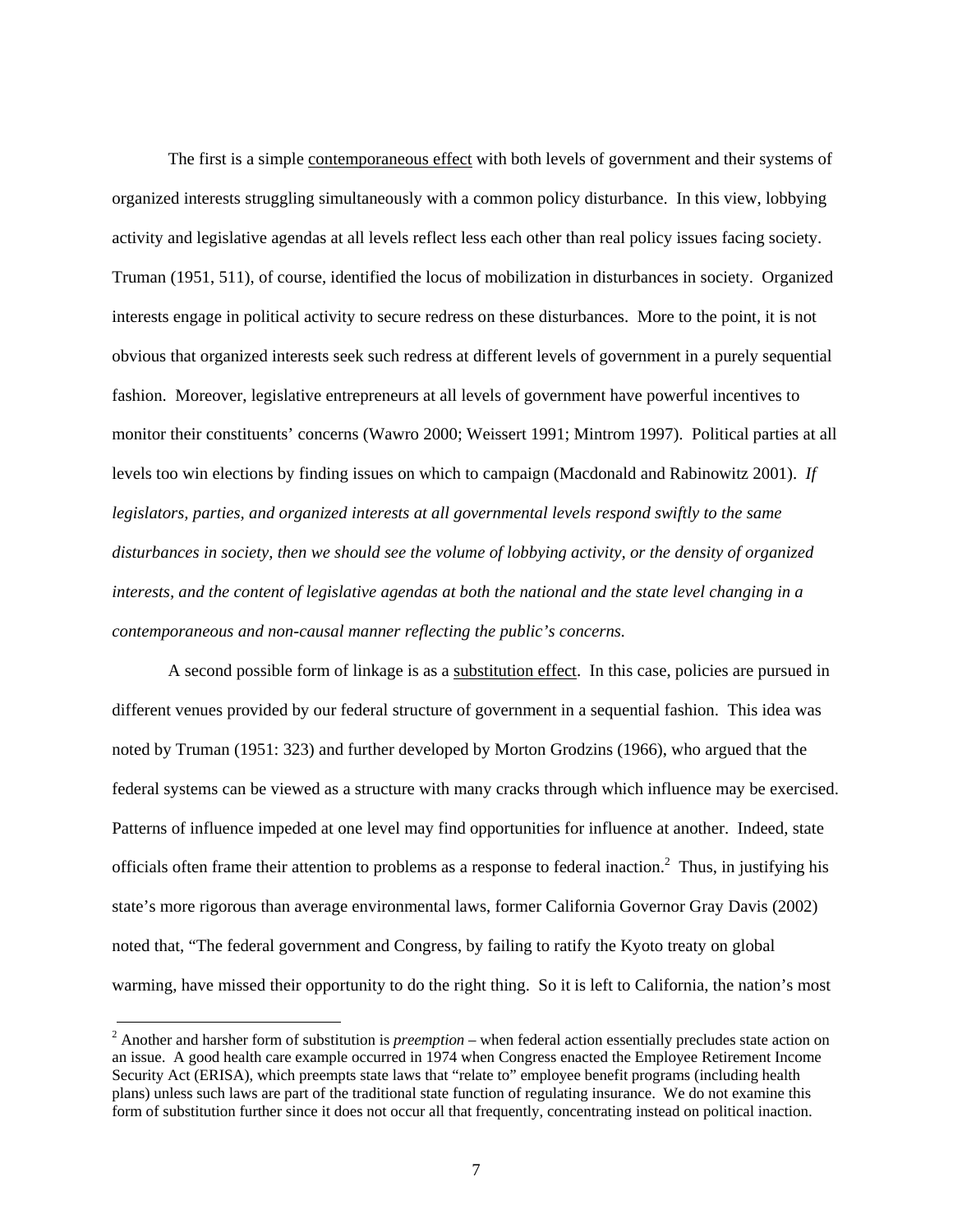populous state and the world's fifth largest economy, to take the lead."

But perhaps an even better example concerns health care policy. Following the 1994 failure of President's Clinton's comprehensive health care proposal, federal attention to health care seemed at an impasse. Congress seemed unable to address even less comprehensive health care issues, such as growing criticism of HMOs or the increasing inability of seniors to pay for their prescription drugs.<sup>3</sup> Scholars such as West, Heith, and Goodwin (1996) and Weissert and Weissert (2002) and journalists such as Johnson and Broder (1996) assigned primary blame for the Clinton fiasco and much of the next decade's stalemate to powerful interests representing the health care industry. As a result of this stalemate, however, the states paid increasing attention to health care policy. Following the demise of the Clinton proposal, many acted by the late 1990s to provide their own prescription drug programs (Gray, Lowery, and Godwin 2007a), to adopt a number of new and rigorous regulations of HMOs (Gray, Lowery, and Godwin 2007b), and to take a number of partial (if usually faltering) steps toward the provision of comprehensive health care to their citizens (Gray, Lowery, Godwin, and Monogan 2005). Whether as a cause or effect of all of this state attention to health care policy, organized interests rapidly shifted their attention from Congress to state capitols. Indeed, the health interest sector or guild in the states grew more rapidly than any other during the 1990s (Lowery, Gray, and Fellowes 2005). *The key point, however, is that we might well expect a lack of Congressional activity on an issue to stimulate state-level attention to it on the part of either state officials and/or state interest organizations*. The best current example is immigration where in reaction to Congress's failure to act in 2007, over 1100 immigration-related bills have been introduced in the fifty state legislatures thus far this year (National Conference of State Legislators 2007), and 170 of them have been enacted into law (Keiderman 2007); both the passage and introduction numbers are double the those of 2006.

 A third and we think more typical relationship between Congressional legislative activity and the mobilization of state lobbying is a stimulation effect reflecting many of the examples we noted earlier.

 $3$  Action on the latter was taken in the Medicare Prescription Drug, Improvement and Modernization Act of 2003.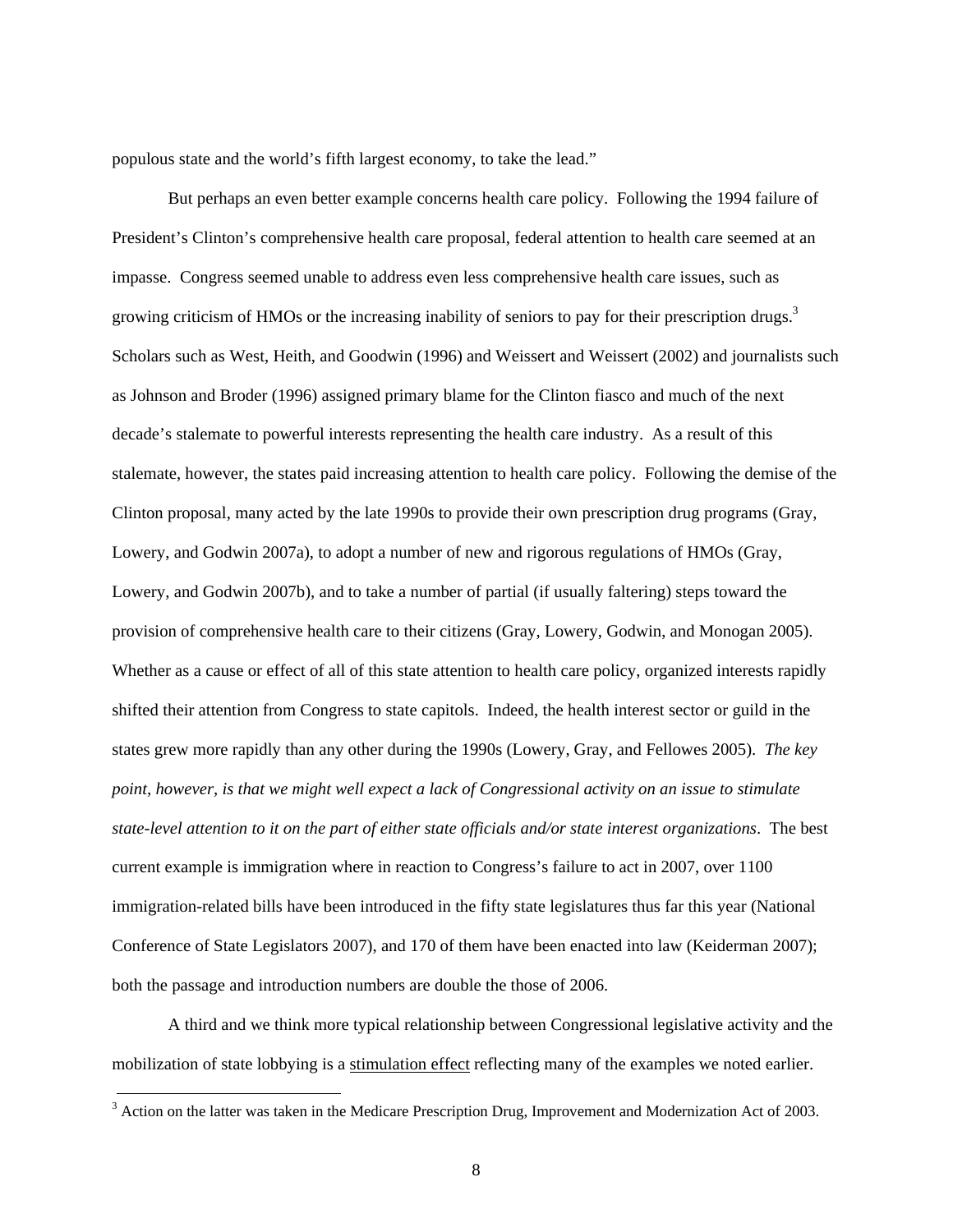That is, Congressional activity at time one may lead to state lobbying activity at a later time. Activity in Washington will necessarily stimulate state law making in those situations, such as the "No Child Left Behind Act," where federal acts have significant consequences for state laws and regulations. In other cases, such a linkage may better reflect a diffusion of legislative entrepreneurship, where state legislators see that there is electoral hay to be made in following a path already trail-blazed by a member of Congress. Indeed, state interest organizations may mobilize for similar reasons, learning from watching members of Congress. Congressional legislative activity may also stimulate mobilization of state interest organizations in line with Richard Nathan's cyclical theory of federalism,<sup>4</sup> whereby those adversely affected by legislative proposals under consideration at the federal level may mobilize in the states to protect themselves. Similarly, those encouraged by the emergence of an issue at the federal level may decide that the time is ripe to push for similar actions in their state. In sum, *legislative activity at the federal level may have a strong effect on the mobilization of interests at the state level.* 

Stimulation may come in two types, direct and indirect. The *direct* stimulation effect is that organizations mobilize in the states in order to become involved in policy domains where they see that federal activities are increasing; they may want to influence state-level implementation, to counter federal involvement by enacting state policies working in the opposite direction, or they may see federal involvement as a sign that political winds favor a state initiative as well. In any of these cases, whether seeking to amplify, modify, or rectify the federal policy activity, federal activity leads directly to the mobilization of interest organizations. The *indirect* effect is that federal policy activity may cause increased state-level legislative activity. This law-making activity at the state level naturally increases lobbying activity in association with it. While activity in Washington may ultimately be responsible for mobilization, the more proximate cause is a change in the pattern of policy attention in the states.

<sup>&</sup>lt;sup>4</sup> Nathan argued that when society as a whole favors governmental action in a new field or of a new kind, proponents will find it more efficient to concentrate their energy on achieving policy change at the center. But when there is diminished support for governmental action in the society, i.e., during conservative periods, proponents are likely to be most successful in those states where there happens, for whatever reason, to be support for such action. Thus states will move into policy areas as the national government moves out or does not take initiative.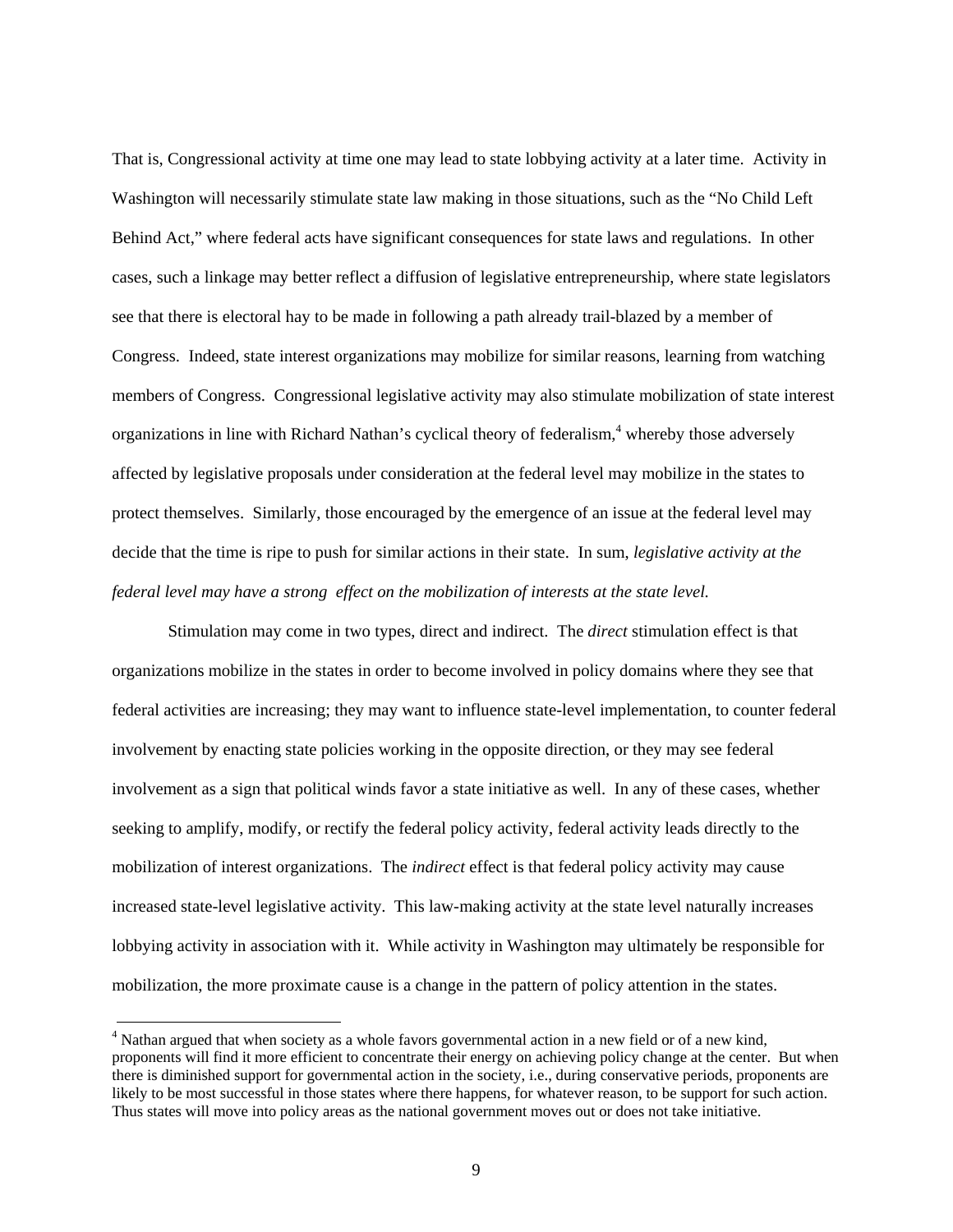There are strong reasons to suspect that the third hypothesis, the stimulation effect, is most prevalent. In any case, we can devise simple tests to compare the null, the spurious (contemporaneous), the substitution, and the stimulation hypotheses, and we do so below. To do so, we posit two additional expectations in line with the two mechanisms discussed in the previous paragraph. *First, in line with Nathan's expectations, we expect the federal stimulation effects to be stronger in those policy domains where federal involvement is greater than in those where states traditionally act more autonomously.* As we noted above, where federal activities focus on foreign affairs, nuclear nonproliferation, or other issues treated exclusively at the national level, this should have little impact. Similarly, states may be involved in regulation of occupations or professions, in regulation of critical functions such as insurance, in running large public enterprises such as prisons where state policy is almost completely independent of any federal policy, as the federal government is not a financial partner in these issue-areas nor is it otherwise involved. Within those issue-areas with greater state-federal partnership (or interference), patterns of communication within professional communities may be more nationalized, and we would therefore expect stronger stimulation effects in these areas. If for no other reason, states are often charged with implementing policy changes adopted at the federal level in such mixed policy domains, and these implementation efforts will attract lobbying activity.

*Second, in line with the expectation over the timing of issue attention, the stimulation effect should be stronger in those states with more professional legislatures given that politicians in these states would welcome the appearance of issues – whether supportive or in opposition to federal activity – as a means of promoting their own careers.* Legislative entrepreneurship, we have already noted, is an important part of promoting one's political career in more professionalized political settings whether in Congress (Wawro 2000) or in the states (Weissert 1991). Thus, professional politicians monitor their environment for issues to promote. And one important short-cut to monitoring the policy environment directly is to monitor what other politicians in other legislatures are talking about. Indeed, Mintrom's (1997) analysis of the diffusion of school choice legislation across the states shows strong evidence of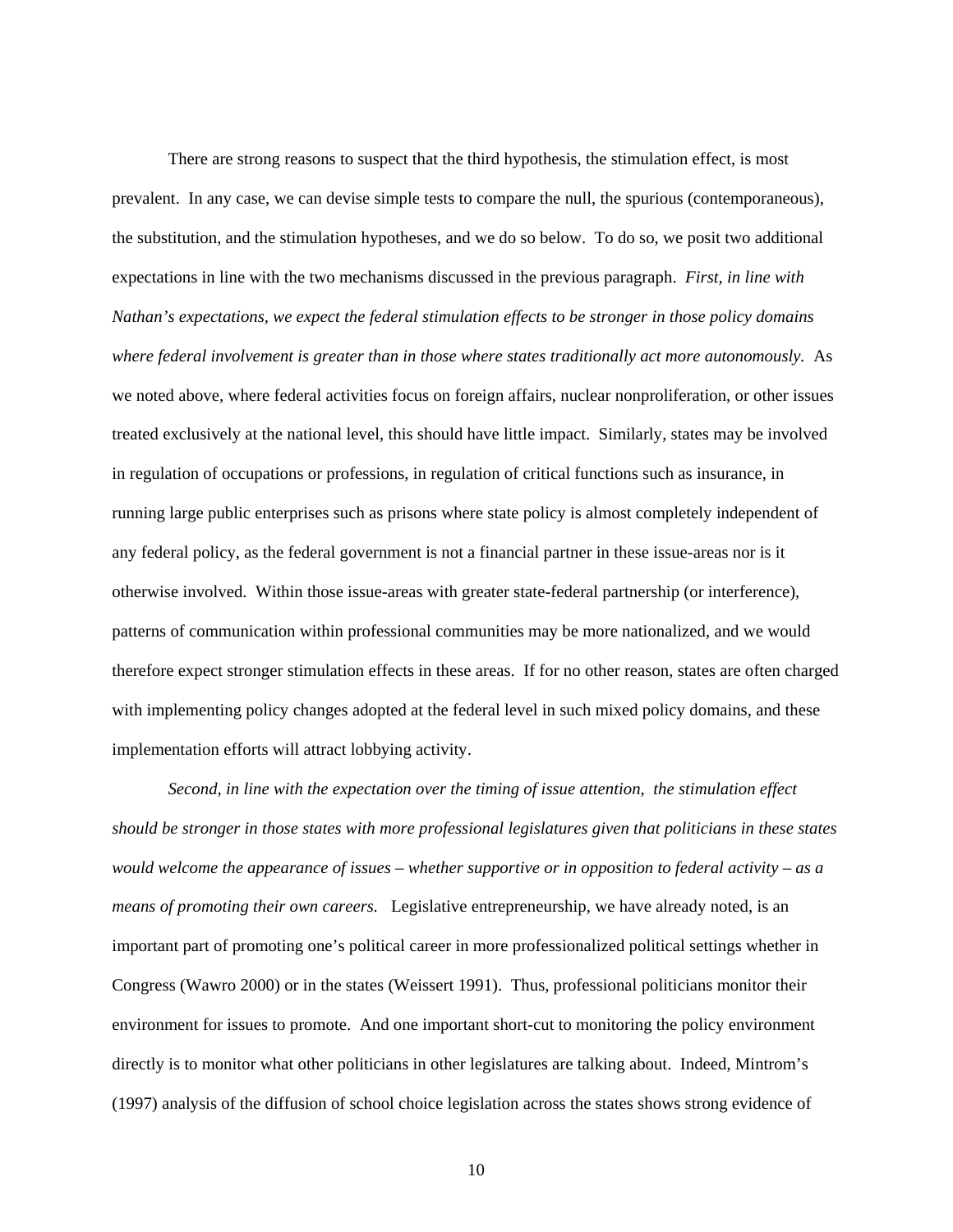such policy monitoring. It is a very small step to suggest that such policy monitoring also occurs as a vertical diffusion process across levels of government. Indeed, research on specific policy areas has found of evidence of diffusion of policy innovations running in both directions across nearly all levels of government (Mossberger 1999; Hecht, 2001; Tews, Busch, and Jorgens. 2003; Daley and Garand 2005; Shipan and Volden 2006; Karch, 2007). Indeed, Shipan and Volden (2006), echoing our earlier discussion of the role of legislative entrepreneurship, have found that such vertical diffusion is linked to levels of legislative professionalism. Further, more professional legislatures may have greater staff resources and be more closely connected to activities within national policy communities. So, we would expect the stimulation effects to be stronger in states with more professional legislatures.

If our theory and expectations are correct, we expect stimulation effects to be stronger than the null, substitution, and contemporaneous hypotheses, and these tests are easily conducted. Further, we expect the stimulation effect to be more powerful in certain states and in certain issue-areas, a matter also easily suited to empirical testing. We turn to our empirical approach next.

## **Exploring State-Federal Linkages**

## **Data and Operationalizations**

Our empirical approach builds on previously conducted research at both the state and federal levels. Leech et al. (2005) examined how hearings activity in Congress influences the lobbying activities of Washington interest organizations. Similarly, Gray et al. (2005) showed how the size of state legislative agendas, as measured by bill introductions, influence state lobby registrations. While using quite different measures, both studies find that legislative activity promotes lobbying activity. We examine how national legislative activity influences the demand for lobbying at the state level by introducing the Congressional hearings data from the Policy Agendas Project (www.policyagendas.org) into the model of state lobbying registrations used by Gray and colleagues (2005). More specifically, our analysis builds on Gray et al.'s (2005) test of the Energy-Stability-Area (ESA) model of interest system density using a pooled model with interest guilds and 50 states. Their dependent variable – the main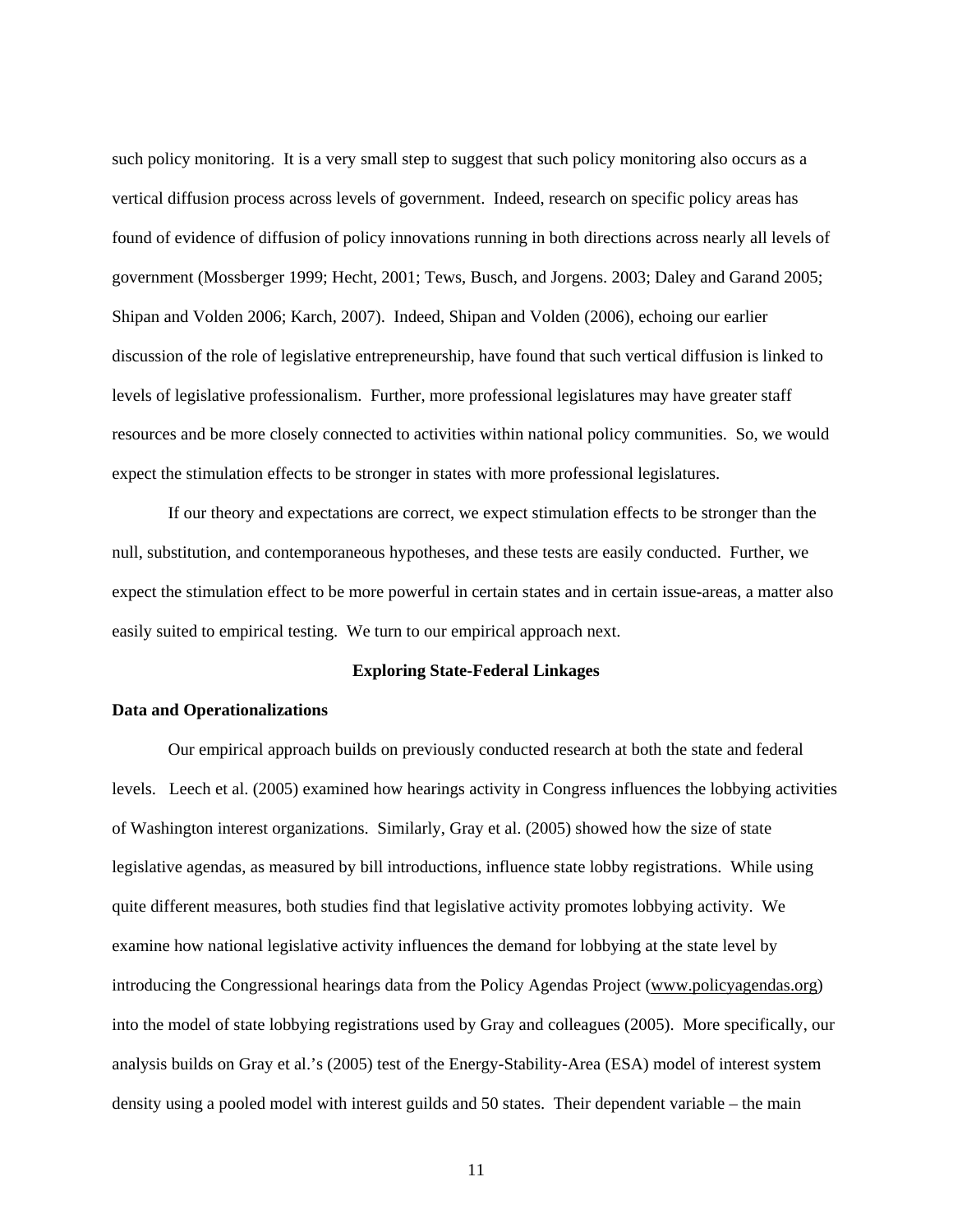focus of our analysis – was lobbying activity as measured by state lobby registrations across 15 interest guilds in 1997.<sup>5</sup> We measure interest activity with the density of lobby registrations by interest guilds in 1999. The lobby registration data have been described more fully elsewhere (Gray and Lowery 2001).<sup>6</sup> Not all of the registration data discussed in that earlier study could be used in the Gray et al. (2005) analysis. Of the 26 categories of interest guilds in the population, Gray et al. (2005) excluded several smaller guilds or economic sectors because they could not be readily linked to a guild-specific component of GSP, their measure of the area or supply term of the ESA model.<sup>7</sup> In the end, they analyzed 16 interest guilds representing banking-finance, construction, communications, hotels and restaurants, agriculture, manufacturing, legal, transportation, insurance, health, utilities, natural resources, education, local government, welfare, and sports and recreation representing 76.09 percent of registrants.<sup>8</sup> Four additional guilds are dropped from our analysis here (manufacturing, hotels and restaurants, construction, and sports) because they could not be readily matched with an exclusive set of the Congressional hearings data, which we discuss further below. In the end, our pooled analysis examines 12 interest guilds with a total of 22,686 lobby registrations or 61.38 percent of state lobbying communities in 1999.

 The key independent variables beyond the hearings measures are the area and energy terms of the ESA model (Lowery and Gray 1995). As the potential membership of an interest guild increases, it is

<sup>&</sup>lt;sup>5</sup> Previous work indicates that the stringency of state lobbying registration requirements has little impact on the density (Lowery and Gray 1997; 1994b) and diversity (Gray and Lowery 1998) of state interest communities. <sup>6</sup> Briefly, lobby registration lists were gathered by mail or web page from state agencies responsible for their maintenance. After purging the lists of state agencies in states requiring their registration, organizations registered to lobby – rather than individual lobbyists – were coded by organizational type (membership group, institution, or association) and interest content (26 guilds of substantive interests) using directories of organizations and associations and the web pages of individual organizations. A second coder then examined the coding assignments with discrepancies resolved via discussion between the two coders. Only 1.58 percent of the 35,928 organizational lobby registrations in 1997 and a similar number in 1999 could not be coded by type or substantive interest.  $^7$  These included the organizations in the military/veterans, good government, tax, environment, religion, women's issues, and civil rights guilds. Similarly, the small business and the services-of-business guilds were excluded because of their extreme issue diversity, which made it difficult to identify their discrete interests in the bills being considered by state legislatures. Second, the small police/fire guild was combined with the local government guild. 8 <sup>8</sup> Interest organizations frequently move on and off state lobby registration rolls as specific issues wax and wane (Gray and Lowery 1995a). For example, 17.35 percent of the interest organizations registered to lobby in the states in 1997 were not registered in 1998. Of those registered in 1998, 27.48 percent were not registered in 1997. Thus, there is considerable churning in state interest systems (Anderson, Lowery, Gray, and Newmark 2005).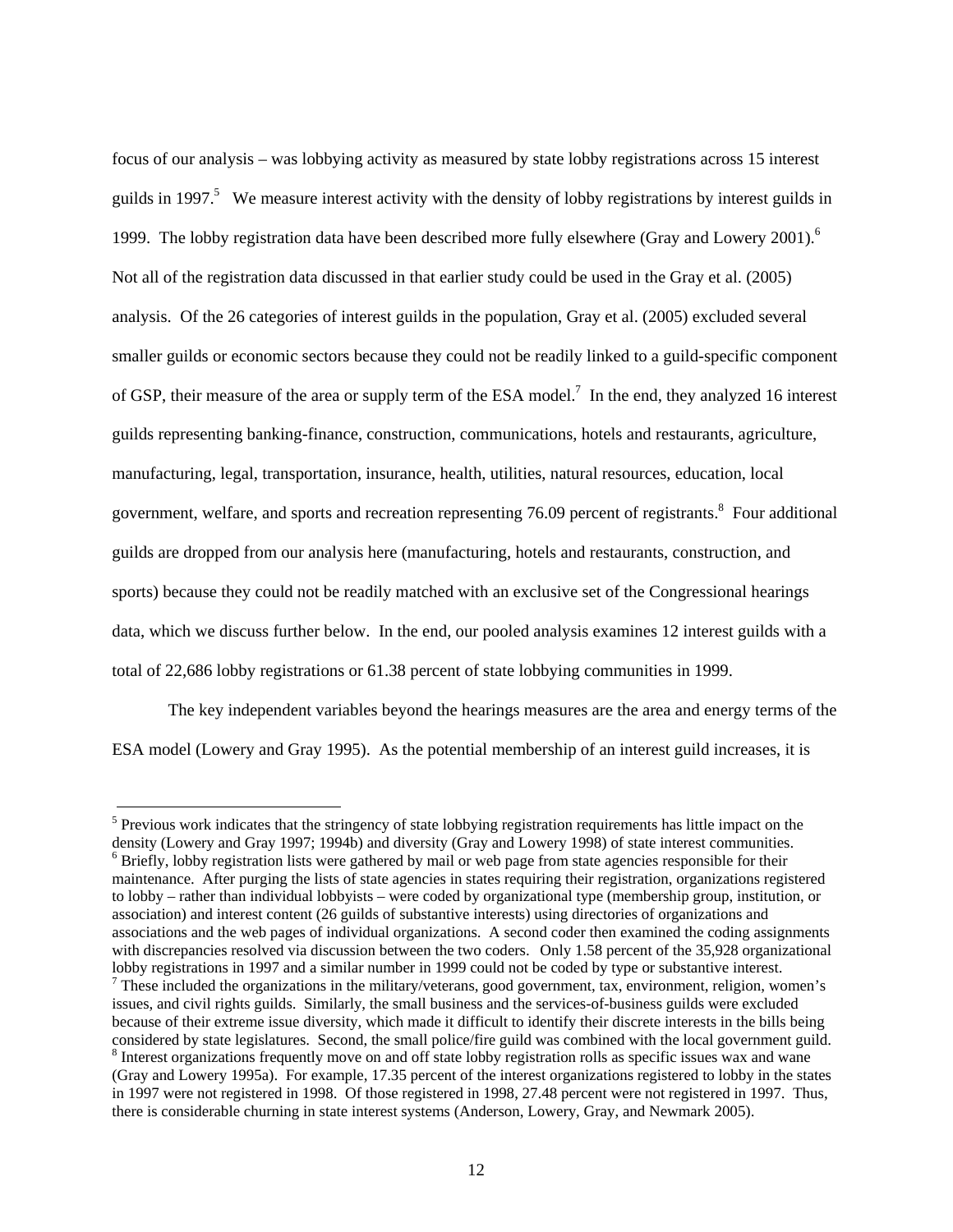expected to support a larger number of lobby registrations. But this relationship is also expected to be curvilinear or density dependent, with the rate of growth of lobby registrations in response to increases in the size of the potential membership of a guild expected to slow, as the size of the potential membership becomes larger.<sup>9</sup> Gray and Lowery have used a variety of measures in polynomial specifications to test the density dependent impact of variations in the size of the potential membership of guilds across states.<sup>10</sup> All produce similar findings with the choice among them largely dependent on the availability of data at different levels of aggregation. In this analysis, we need to assess the relationship between the size of the potential membership of guilds and lobby registrations across states and guilds. We opt, therefore, for an intermediate measure of the size of the potential membership of the interest guilds: the 1997 gross state product (GSP) generated by each guild in each state.<sup>11</sup> Guild-specific GSP is included in a polynomial specification with its nominal value expected to have a positive association with registrations and its squared value expected to generate a negative coefficient.

 Lowery and Gray (1995) use two measures of the energy underlying the mobilization of state interest organizations. The first is *interest uncertainty*. As party competition increases, the likelihood of sudden policy change increases. This uncertainty should encourage both those favored by current policy as well as those disadvantaged by the status quo to engage in political activity. Lowery and Gray tap interest uncertainty with a folded Ranney index of party competition. We measure party competition with a folded Ranney index for the 1995-1998 period (with the values of non-partisan Nebraska as the average of the values of its neighbors). Since this measure is inversely coded, negative coefficients indicate that party competition promotes mobilization. Lowery and Gray's (1995) second energy term concerns *constituent interest*, the specific concerns of a guild that are its focus for lobbying. This measure builds

 $9<sup>9</sup>$  Lowery and Gray (2001) report that density dependence results roughly equally from the depression of the birth rates of new registrations and the enhancement of death rates of older organizations in crowded interest systems.  $10$  These include very narrow indicators that are highly specific to each guild (Lowery and Gray 1995), intermediate measures such as the number of firms associated with each guild (Lowery, Gray, and Fellowes 2005), and highly aggregated measures such as total GSP in a state (Lowery and Gray 1998).

 $11$  Guild-specific GSP is strongly correlated with the number of firms in a state associated with the guilds' interests (Lowery, Gray, and Fellowes 2005), another intermediate measure of the area term of the ESA model.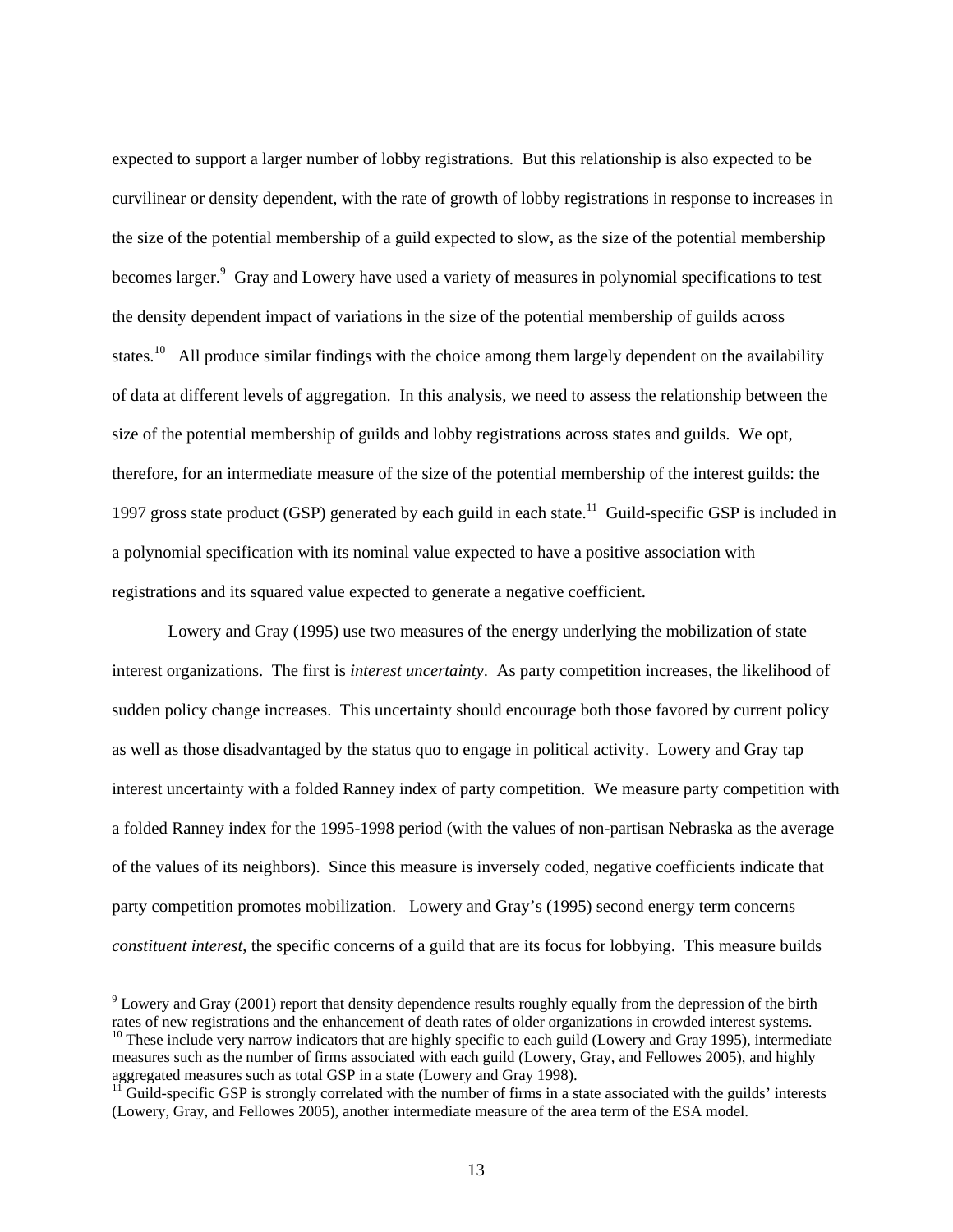on the strategy originally pioneered by Bowling and Ferguson (2001), measuring constituent interest by the size of the issue agenda of concern to each guild by the number of bills considered in state legislatures in 1999 tapping issues of concern to it.<sup>12</sup> The bill count data was collected from the "State Full Text of Bills" database on Nexis Academic Universe.<sup>13</sup> In most cases, we used their search terms to code the number of times that a state bill was considered with content germane to each guild's interests.<sup>14</sup> In some cases, however, additional subject search terms were created when the provided search terms did not include a term corresponding with our guild topics. The finance guild, for example, includes both banks and real estate organizations. In such cases, multiple search terms were employed to tap this diversity.<sup>15</sup>

 $12$  Several measures of state agendas were considered. Ferguson (1996) measured the governor's legislative agenda in all 50 states through a content analysis of the 1994 "state of the state" speeches. Fording, Woods, and Prince (2002) analyzed thirty-seven 1999 "state of the state" speeches, identifying nine different policy initiatives pursued by governors. Perhaps the measure best matching our needs is Gerald Wright's collection of roll call data for all 7,424 legislators between 1999-2000 (Wright and Winburn 2002). While each of these measures of legislative agendas has virtues, our analysis requires a measure of legislative activity in many different issue areas, a level of specificity that is not reached by extant measures. Further, we required a measure of the entire state legislative agenda, and not only bills of high priority to governors or those with roll calls. Given that we spend a considerable part of this analysis considering contemporaneous and lagged effects of the hearings variable, some might ask about the exclusively contemporaneous inclusion of the bill count data in the ESA model as our measure of agenda size. However, Lowery, Gray, and Fellowes (2005) fully examined a variety of specifications for the agenda size variable, finding that a simple contemporaneous inclusion clearly proved to be the superior specification.

<sup>&</sup>lt;sup>13</sup> The database is maintained by LexisNexis, a division of Reed Elsevier Inc, and is available at http://www. nexis.com. The database contains bill text files for all bills considered by each statehouse in a calendar year and provides a separate listing for each revised version of a bill in the database. For example, Alabama House Bill 175, which appropriated \$4,564,831 to the Department of Public Health in 1997, was listed five times in the database: one entry was the introductory version, three were revisions, and the fifth was the enacted bill. Each bill is assigned a set of subject codes at the time of consideration.

<sup>&</sup>lt;sup>14</sup> Alternative coding modes were considered, including keyword text searches and bill summary searches. But these were deemed to be infeasible or unreliable because of database limitations.

 $15$  The search terms for the 15 guilds were as follows, with the search terms in parentheses: Agriculture (agriculture), Finance (banking, real estate), Communications (media, telecommunications), Construction (construction), Education (education), health (health), Insurance (insurance), Law (legal), Local Government (municipality, public employees, police, fire), Manufacturing (manufacturing), Natural Resources (gas, oil, minerals), Transportation (highways, transit, airports), Utilities (utilities), and Welfare (social services, charities). Two issues concerning our measure of the size of the policy agenda facing each interest guild deserve further comment. First, we do not believe that the search terms provide a comprehensive count of all of the bills the several guilds attend to as they lobby state legislators. Rather, the measure is designed to tap variations in legislative activity across states and across guilds. After reviewing the issue counts, we are quite confident that they tap this variation. States with extensive natural resources, for example, generated much higher bill counts than those without oil, natural gas, or mining industries. Second, as noted earlier, some bills are counted more than once if they were revised as they moved through the legislative process. Rather than a drawback, we view this aspect of the coding scheme as quite appropriate for our purpose. That is, the attention of organized interests should be heightened as bills proceed further on the road toward becoming law. Our coding scheme taps this greater energy. In 1999, the average guild in the average state generated 117.72 bill counts with a standard deviation of 179.41.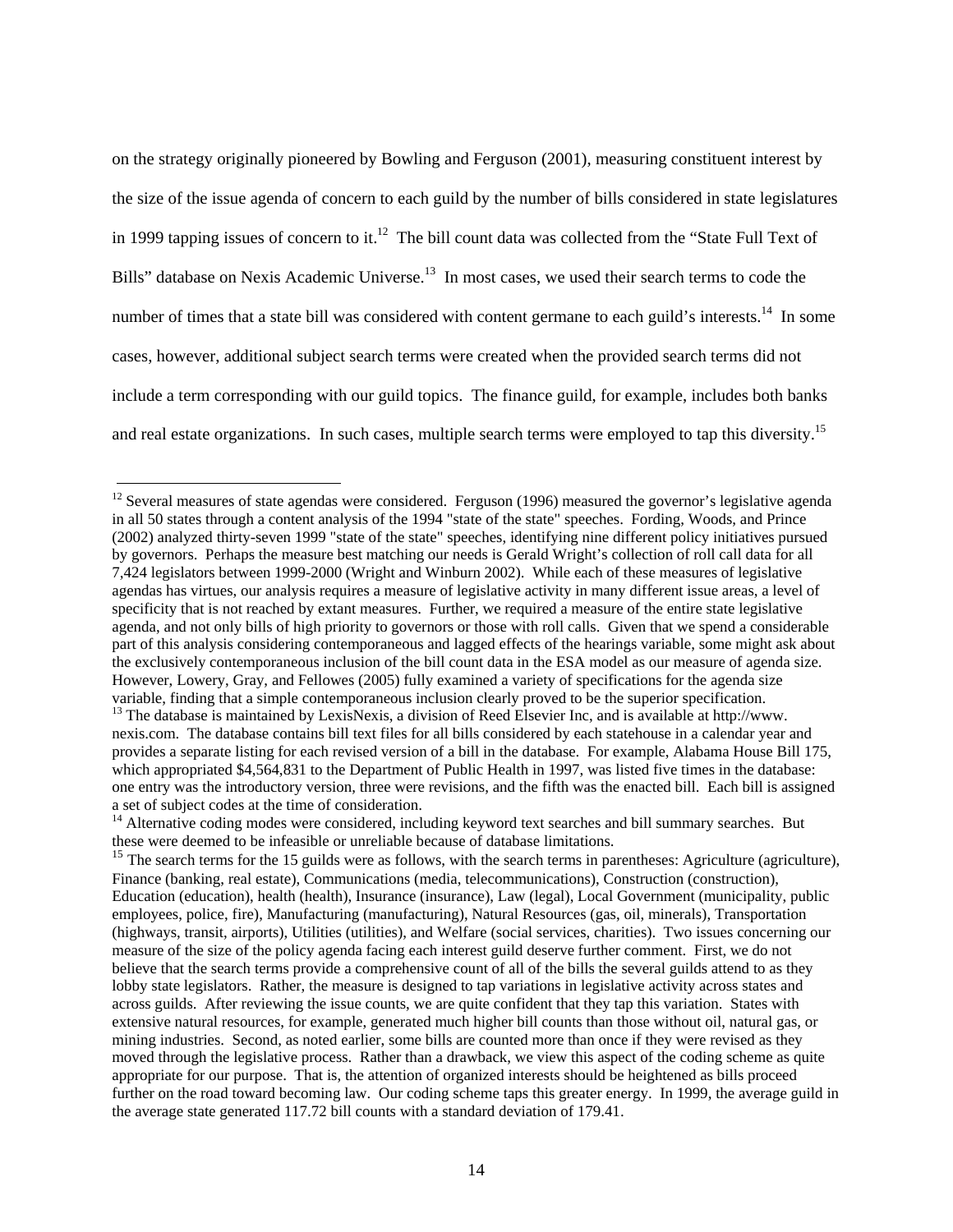So far, all of the measures were employed by Gray et al. (2005) in their analysis of the demand for state interest organizations. The critical innovation of this analysis is the inclusion of data on Congressional hearings as used by Leech et al. (2005). At the federal level, lobbyists must disclose their activities in each of 74 different policy domains. Leech and colleagues took the numbers of Congressional hearings as compiled in the Policy Agendas Project and matched them with as many of these 74 issue-areas as possible. The Policy Agendas Project categorizes hearings into 226 distinct subtopics, and Leech and colleagues were able to establish fits for about two-thirds of the policy topics, covering 85 percent of the lobbying activity. Here we do the same thing for the state interest guilds as previously identified by Gray et al. (2005). Appendix 1 shows the correspondences between the agendas data and the interest guilds. Twelve guilds are used in the analysis, together representing 22,686 or 61.38 percent of the total number of lobby registration by organizations in the states in 1999.

We examine two sets of measures of Congressional hearings: 1998 and 1999. Generally, we expect the 1999 hearings measure to tap a *contemporaneous* impact of policy issues on federal and state agendas given that there would have been no time for federal activity within 1999 to diffuse to state level mobilization of organized interests in the same year. In contrast, we expect the 1998 hearings measure to tap a vertical diffusion process, whether in the form of a substitution or a stimulation effect given that time would have allowed for a lagged response of one level of government to the other. In practice, however, we will see that sorting out these effects is somewhat difficult given that 1998 and 1999 hearings are correlated at the 0.95 level. We also examined longer lags with hearings data from 1996 and 1997 and we also examined combining the annual measures into biannual counts over four years. These longer lags had little impact on our findings. Thus, we do not report these results.

Our theoretical analysis also suggested several possible interactions. We suggested that impact of federal hearings on the mobilization of state interest organizations might be especially great in policy areas where federal involvement is higher and in states with professional legislators who might have strong incentives to act as policy entrepreneurs. We use quite straightforward measures of each, although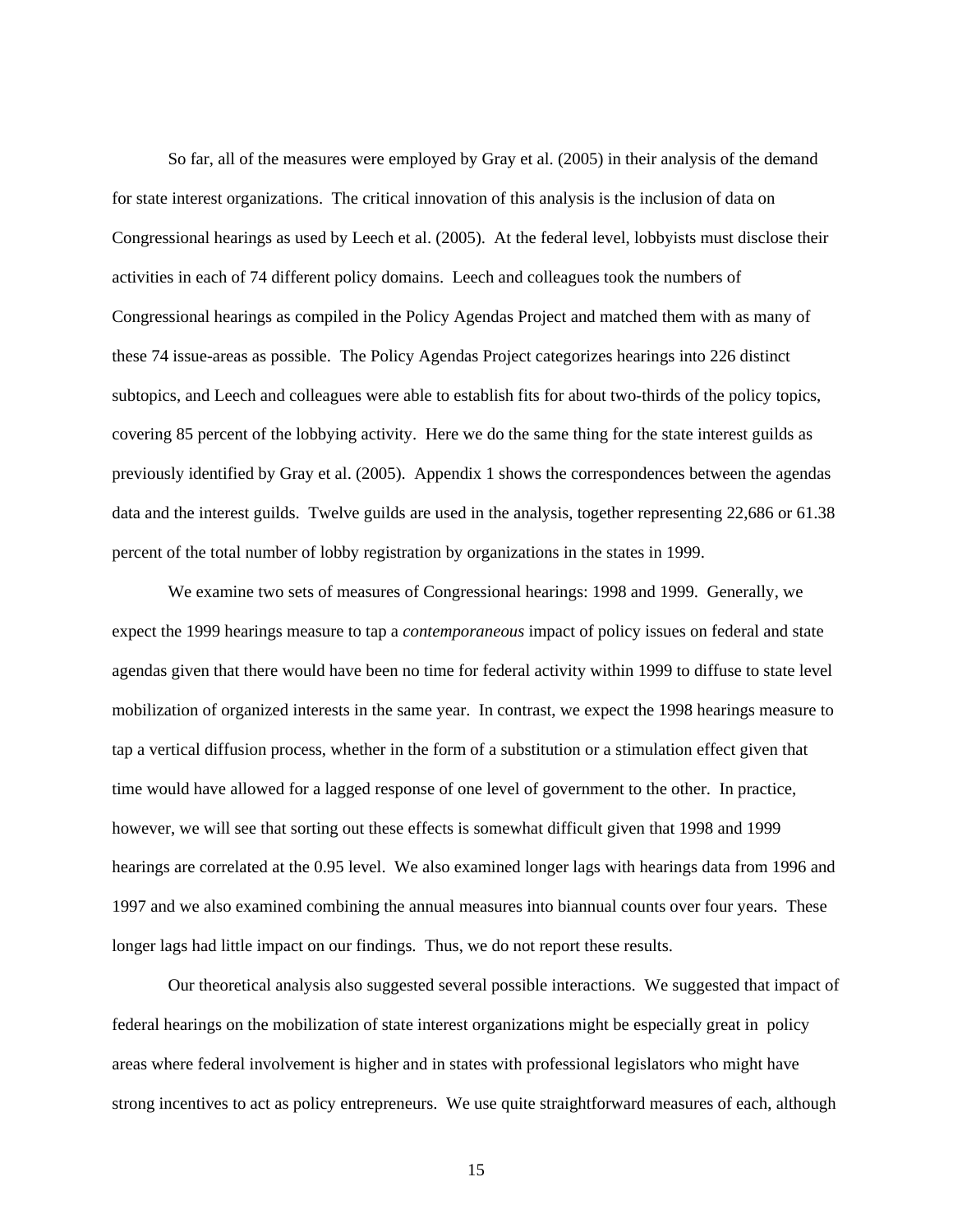we will see that they generate very strong findings. We measure federal involvement with a simple dummy variable scored one identifying five of the 12 policy areas – health, agriculture, education, transportation, and welfare – as more strongly influenced by federal policy activity than the others listed in Appendix 1. Our judgment is based upon the extent to which the federal hearings listed in the Policy Agendas Project indicated that federal financial support or federal regulations would substantially assist, overlap with or interfere with similar programs operated by state governments. In Agriculture the hearings covered farm subsidies, agricultural trade and exports, the plight of the family farm, and the status of the migrant worker, all areas that affect farm programs operated by state governments. Education hearings coded by the Policy Agendas Project took up a wide variety of topics that vitally affect state education policy at all levels, from Head Start to bilingual education, special education, foreign language training, science education, testing and performance standards, programs for the gifted and talented, distance education, desegregation of schools, charter schools, funding of libraries, arts and humanities education, the Elementary and Secondary Education Act, and a variety of programs in higher education including loans and grants to students, the GI bill, construction funds for college buildings, and NDEA funding. Federal hearings in the domain of health considered numerous issues that impact the states' ability to reform their health care systems, e.g., the impact of ERISA on the regulation of HMOs, as well as the Medicaid program, and the rising cost of prescription drug coverage (31 states have such programs for seniors). In the transportation area the federal hearings focused on issues of interest to states such as the interstate highway program, federal aid for highway construction, mass transit grants, maintenance funds for bridges, beautification of highways, speed laws, and drunk driving laws. In the welfare area the Congress completed its conversion of the AFDC program to the TANF program, a major overhaul of state welfare programs, changing their entitlement programs to block grants and time-limited programs. Also hearings were held on child nutrition and women's programs of interest to states.

In comparison, the seven remaining policy domains that are a match between the Policy Agendas Project and the State Lobbying Project are policy areas in which the actions of the federal government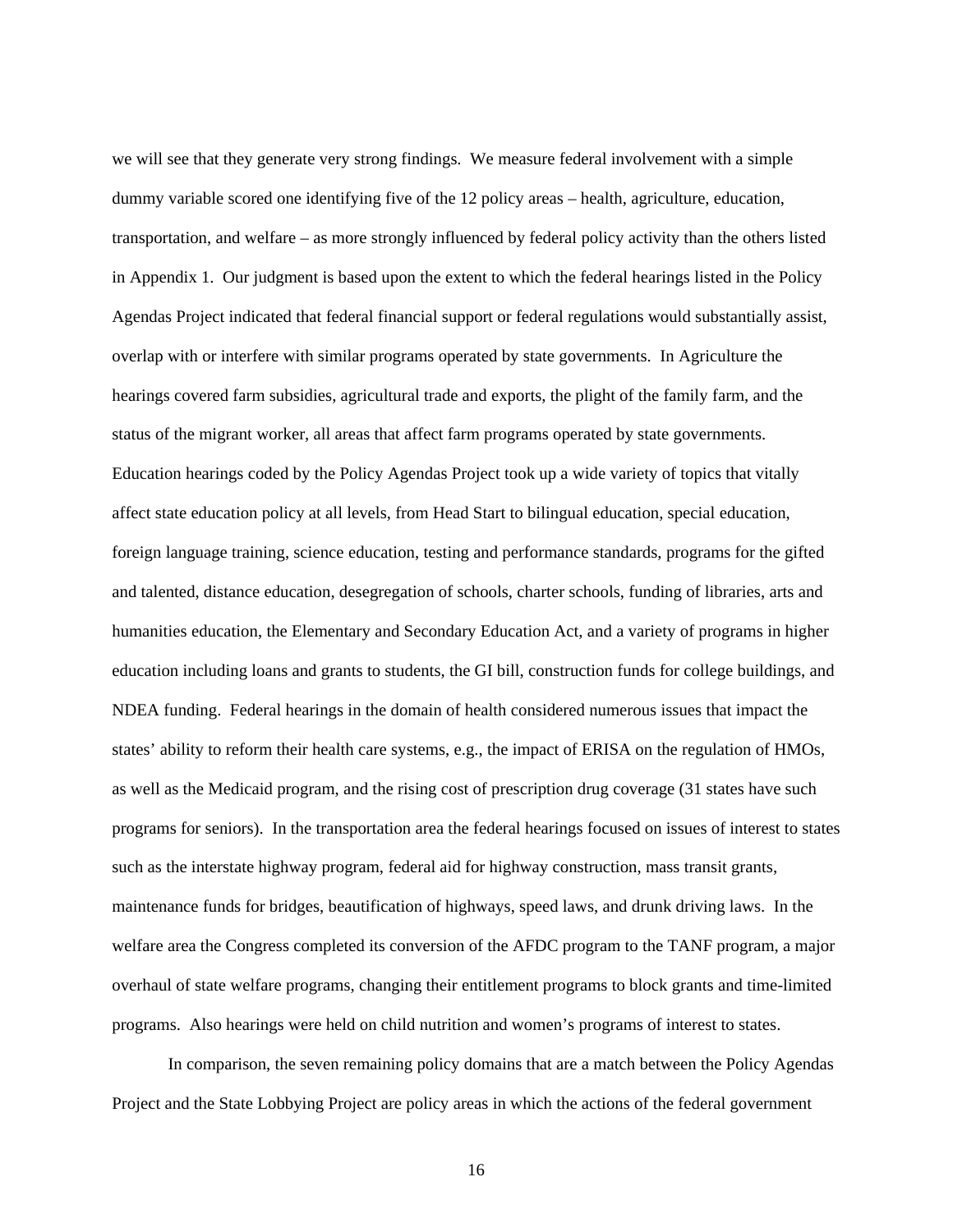and state governments are not tightly linked. These seven domains are: banking and finance, communications, government, insurance, law, natural resources, and utilities and energy policy. In most of these domains the federal government regulates private behavior; it is not a funding source, nor a joint regulator. The one exception is Government Operations, which refers to federal government procurement, efficiency and the like, but again not an activity that impacts state governmental operations.

Our theoretical framework also presumes that state legislative professionalism is one of the mechanisms through which vertical diffusion operates as professional state legislators want to emulate the policy agendas of their Congressional peers. After consideration of the extant measures of state legislative professionalism (Berry, Berkman, and Schneiderman 2000; Kurtz 1992, King 2000; Squire 1992) and guided by Mooney (1994), we elected to employ Squire's measure updated as of the late 1990's (Squire and Hamm 2005). It uses the U.S. Congress as a baseline against which to measure the salary, staff and time in session of all fifty state legislatures. California ranked first on Squire's index and New Hampshire ranked last in professionalism, which seems to lend face validity to the measure. The federal involvement dummy and the Squire index, as well as their interactions with the 1998 hearings measure, are included following presentation of baseline models.

While the main part of our analysis will focus on the *direct* impact of federal hearings frequency on lobbying registrations in the states, we will also conduct an additional set of tests of the *indirect* effects of hearings on state lobby registrations through their impact on the size of state legislative agendas. That is, federal hearings activity may lead state legislators to introduce bills on the subjects of the hearings, which would in turn be expected to influence state lobby registrations given the logic of the ESA model. The dependent variable in this second set of tests is agenda size as measured by bill counts, which we have already discussed as one of the energy terms of the ESA model. The key independent variables in this analysis are the Congressional hearings measure and their interaction with federal activity and state legislative professionalism, as just discussed. To control for rival explanations of bill introductions, we include a full array of state dummy variables in these models, although these are not reported. We will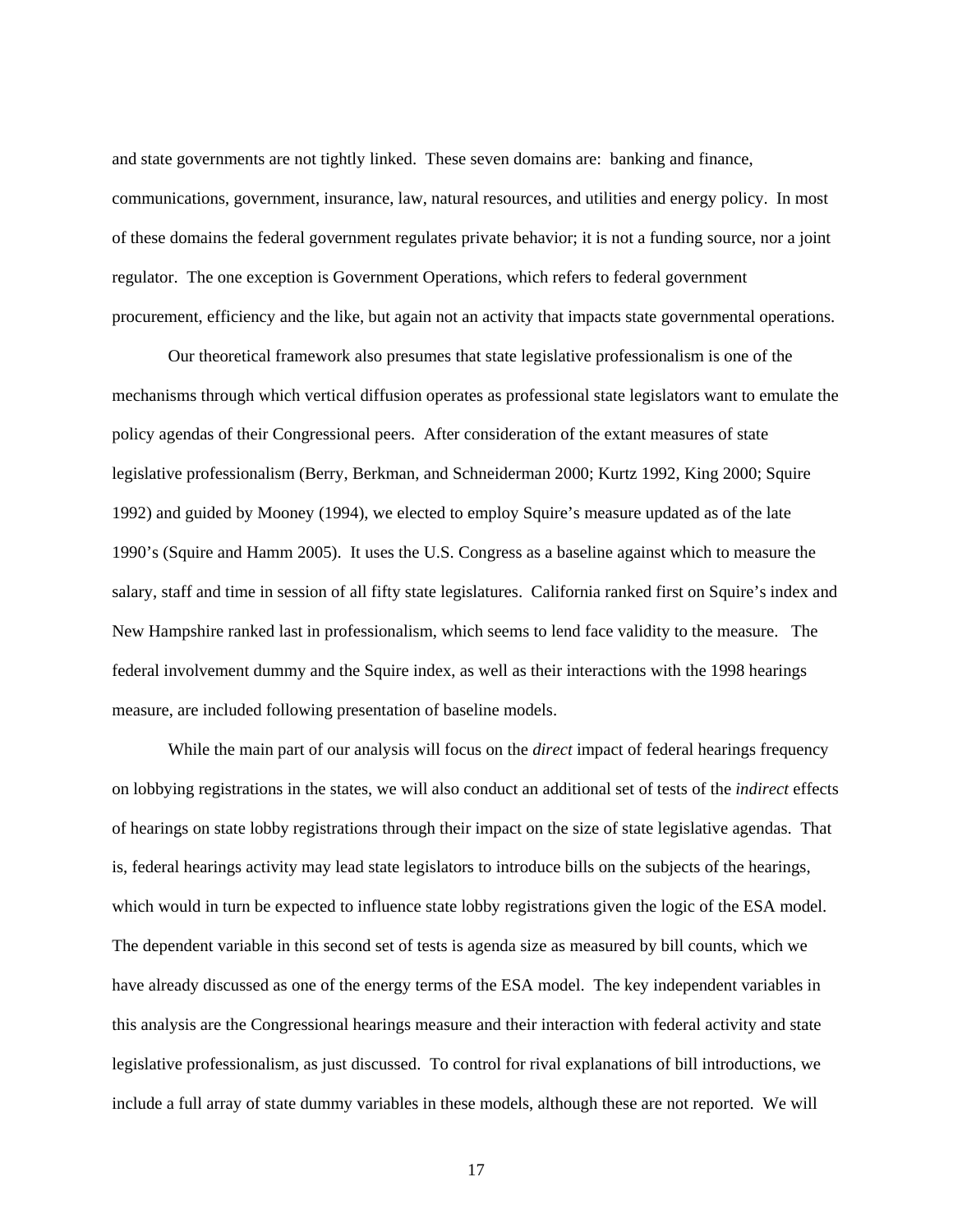finally look at the combined direct and indirect effect of lagged hearings.

# **Findings**

Table 1 presents the baseline and enhanced ESA lobbying registration models without inclusion of dummy controls for states except for the last column. Looking initially at these simpler models is essential, we think, to assess the robustness of the model given potential problems of collinearity associated with the state dummies. That is, the party competition variable varies only over states, not interest guilds. And the agenda size and hearings measures vary only over guilds, not states. Using dummy controls in these situations, thus, risks rather severe collinearity problems. But we will see later that introduction of the state dummy controls do not alter our findings. The first model in the table presents a baseline predictor of state lobby registrations without inclusion of the federal policy activities measure. The linear GSP term is, as expected, positive and significant in the baseline ESA model as well as in all of the models including variants of the Congressional hearings measure. Also as expected, the squared GSP estimates are uniformly negative and significant, indicating that density dependence sets in as interest systems become large. Similarly, the party competition estimates are negative and significant, indicating – given inverse coding – that registrations increase with competition. And the size of the state policy agenda – as measured by bill counts – generated positive, significant estimates. These results are as expected and provide strong support for the ESA model.<sup>16</sup> But this is not a new finding and we will, therefore, have little further to say about the ESA coefficients given that they are included in the models to provide the necessary context within which to assess the impact of the federal hearings variables.

## (Insert Table 1 about here)

Models 2 and 3 in table 1 show, respectively, the impact of contemporaneous Congressional hearings in 1999 and lagged hearings in 1998 on state lobby registrations in 1999, controlling for the ESA model variables just explained. Federal hearings add only modestly to the overall predictive power of the two models, but both the 1999 (model 2) and the 1998 (model 3) variables are highly significant and both

 $16$  One-tailed tests are used for the ESA model variables given strong prior expectations about them.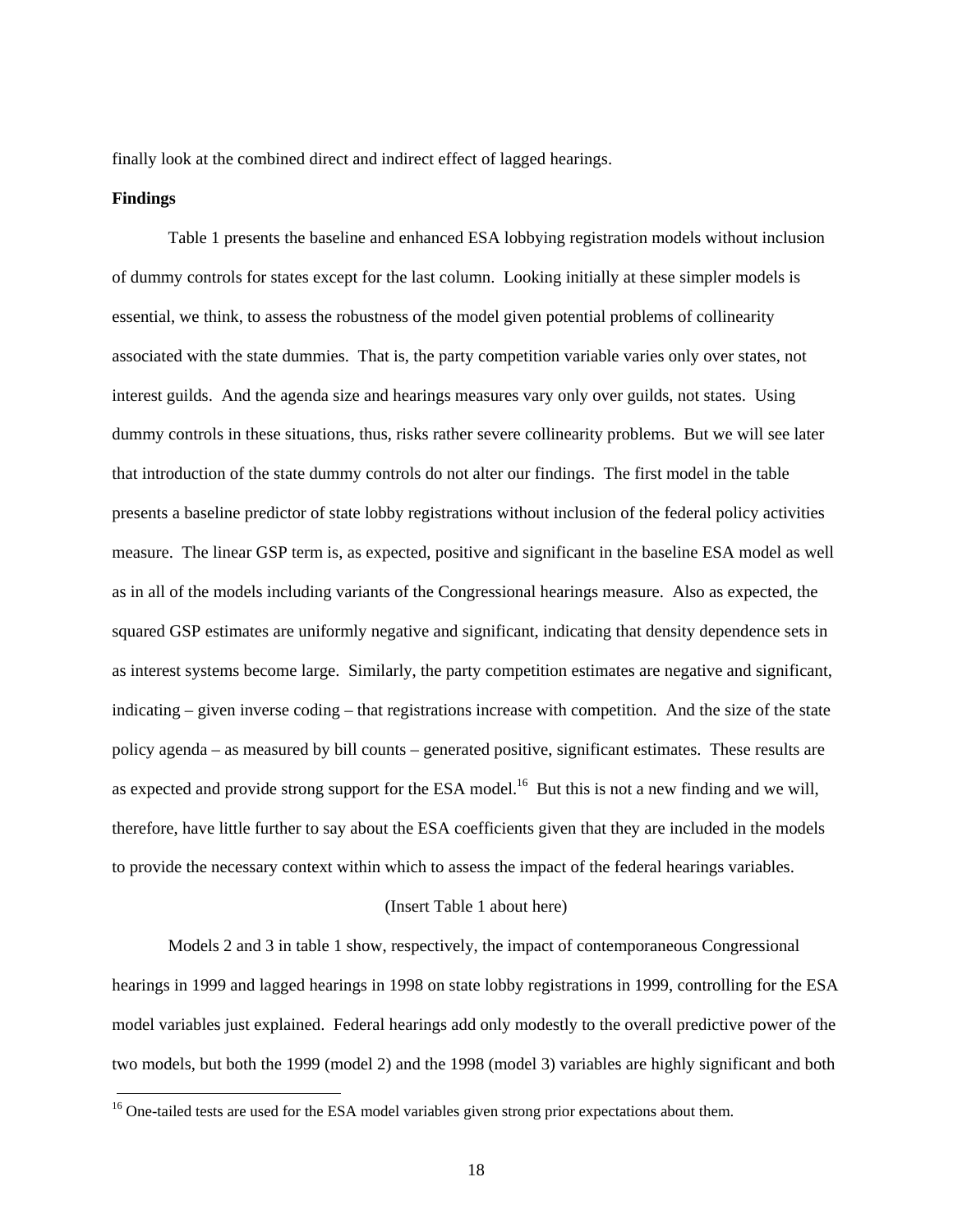are positive, indicating that Congressional hearings promote state lobby registrations. To distinguish between the contemporaneous effect of the 1999 hearings measure and the stimulation effect of the lagged 1998 measure, both are included in model 4 of the table. The estimate for the contemporaneous 1999 measure switches sign to negative. But the more important consequence of including both the 1998 and 1999 measures is that neither is now discernibly different from zero, precluding our ability to reject the null hypotheses that Congressional hearings have no impact on state lobbying registrations. We have already noted, however, that the two measures are very strongly correlated  $(r=0.95)$ . Thus, it is likely that collinearity is preventing us from distinguishing their effects. But given the strong positive estimates for both in models 2 and 3 and the fact that the positive estimate for the lagged 1998 variable in model 3 approaches standard significance criteria  $(t=1.61)$ , we will continue to include it in the model. We will, however, reconsider this decision below in our discussion of model 6. At this point, then, model 3 seems to provide the best specification and indicates that federal hearings do indeed stimulate state lobby registrations in a direct manner when controlling for the standard ESA variables. Our comparison of models 2 and 3 suggests that the *stimulation* effect (model 3) is more powerful than the potentially spurious explanation associated with the *contemporaneous* effect (model 2). The *substitution* effect – a negative relationship between federal activities and state mobilization – receives no support.

In model 5, we include measures and interaction terms designed to distinguish policy areas with greater federal policy involvement and states with greater legislative professionalism. Inclusion of both variables and their interaction terms requires that we interpret our results carefully. Hearings in 1998 now show a slight negative relationship with lobby registrations (b=-0.15) as compared to a slightly stronger positive relationship in the basic model  $3$  (b=0.16). However, the interaction with areas of federal influence has a positive coefficient of 0.58, suggesting that the overall effect is highly positive for those issue areas with strong federal involvement, negative for those with little federal involvement. Similarly, the interaction between hearings and legislative professionalism is positive (0.11) as well, albeit weakly so at only the 0.10 level. Still, this suggests that those states with more professional legislatures respond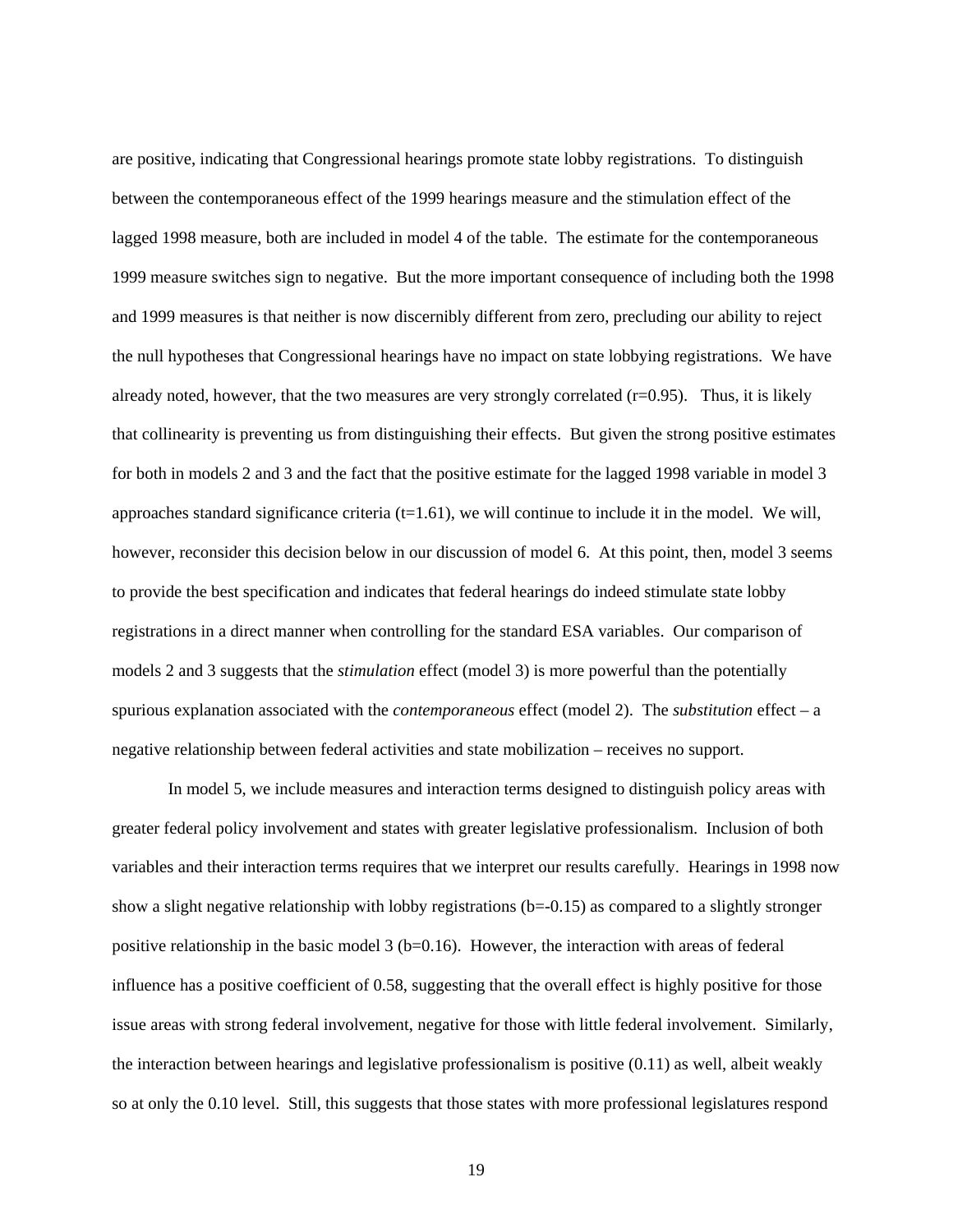significantly more strongly to federal government activities. These complicated interactions create some issues of collinearity in our models (as, for example, the states with highly professional legislatures also tend to be those with the greatest GSP values, an essential control in the ESA model). But the overall picture laid out in Table 1 is clear. Model 3 suggests that there is a stimulation effect. Model 5 makes clear that the patterns of interaction differ significantly, and indeed are opposite in impact, in professional as opposed to nonprofessional legislatures and in those issue-areas with greater federal involvement versus those where the states are relatively autonomous. These findings suggest, reasonably enough, that state-level lobby registrations by organized interests can be affected by federal policy activity but that the effect is much stronger in certain states and in certain issue-areas than others.<sup>17</sup>

The results in model 5 include only the lagged 1998 hearings given the lack of discernible estimates in model 4 when both 1998 and 1999 hearings variables were included in the model. Model 6 is similar to model 5, but now reinserts the 1999 hearing variable to check whether their exclusion in model 5 based on considerations of collinearity was premature. It seems that it was. While all of the other estimates remain essentially the same, both the 1998 hearings estimate and the 1999 hearings estimate are significant in model 6. And their respective signs – positive for the 1999 estimate and, consistent with model 5, negative for the 1998 estimate – suggest that federal policy activity has a very complex influence on lobby registrations. The most plausible interpretation of the positive 1999 estimate is that both federal and state policy systems are responding *contemporaneously* to policy events in the real world. This effect now seems to be independent of the mix of *stimulus* and *substitution* effects associated with lagged 1998 hearings and its associated interactions with state legislative professionalism and the

 $17$  This complex interpretation was confirmed in additional analysis where model 2 was run separately under four conditions: 1.) nonprofessional legislature (with the Squire indicator dichotomized into high and low levels of professionalism) and low federal activity, 2.) nonprofessional legislature and high federal activity, 3.) professional legislature and low federal activity, and 4.) professional legislature and high federal activity. The standardized estimates of the 1998 hearings variables were, respectively,  $-0.12$  (t=-2.71), 0.34 (t=4.97),  $-0.15$  (t=-1.13), and 0.63 (t=3.49). Hearings had: 1.) a negative, significant impact in low professionalism-low federal activity conditions, 2.) a slightly negative impact in high professionalism-low federal activity conditions, albeit not significant, 3.) a modest but significantly positive impact in the low professionalism-high federal activity condition, and 4.) a very strong positive impact in the high professionalism-high federal activity condition.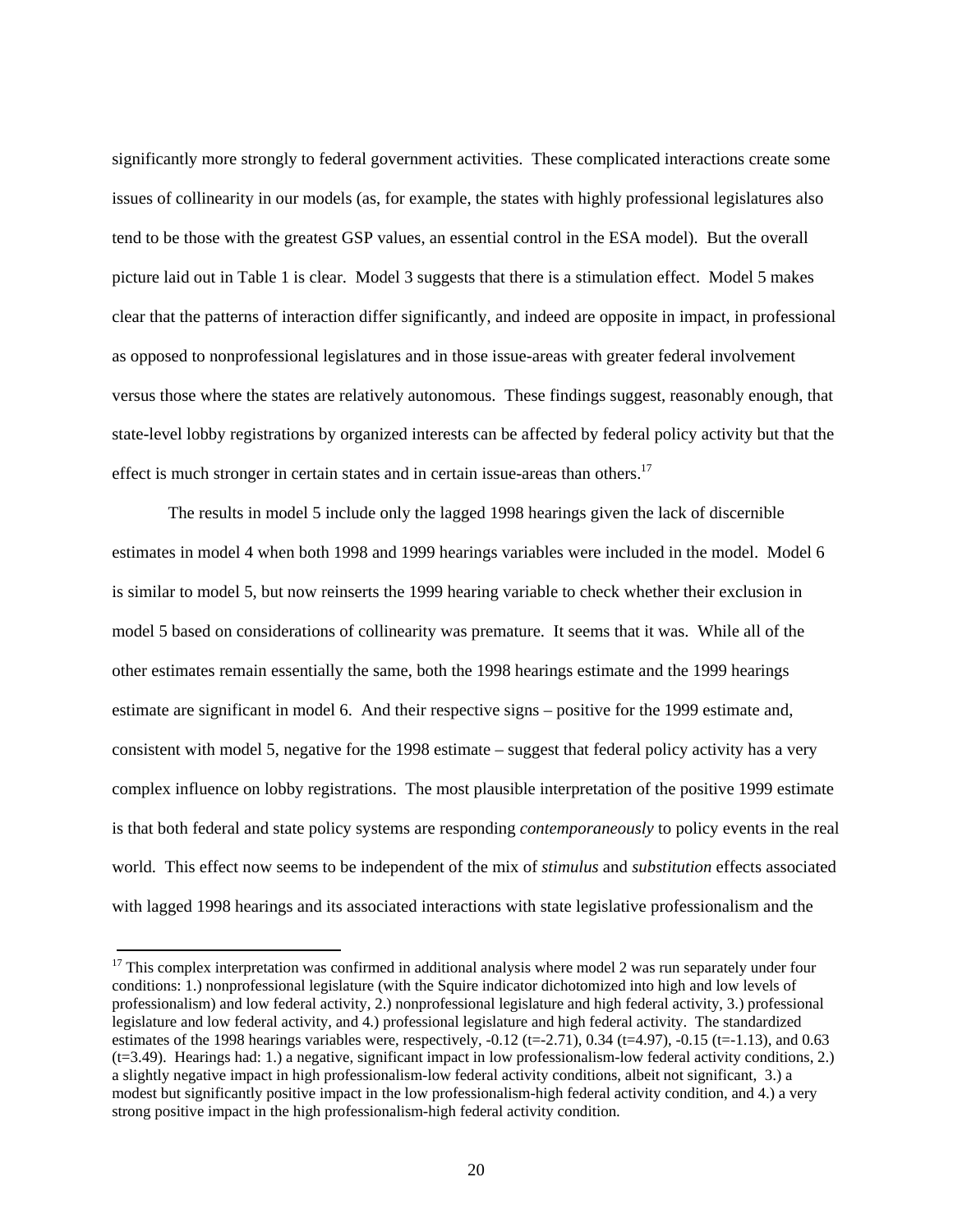level of federal policy involvement.<sup>18</sup> Last in regard to table 1, model 7 is similar to model 6, but includes 49 state dummy variables to probe the robustness of the model in the face of naïve controls for other state-level influences on state lobby registrations. The results are very similar to those presented in model 6 with perhaps only two points worth noting. First, the estimate for the party competition variable is no longer significant. This is almost certainly due to the inclusion of the state dummies since the party competition variable – along with several others – varies only by state. And second, the interaction of professionalism and 1998 hearings, which was positive but only weakly significant in models 5 and 6, now generates a positive estimate (0.14) that is significant at the 0.01 level.

We will return to considering the net effect of lagged hearings in a moment. But first, we have also noted that Congressional hearings may also have an *indirect impact* on state lobby registrations by stimulating bill introductions in state legislatures, which in turn stimulates registrations in the manner specified by the baseline ESA model. We test this expectation in table 2, which reports the results from regressing 1998 and 1999 federal hearings and their interactions with state legislative professionalism and federal responsibility on our measure of the size of state policy agendas (bill counts) in 1999. Obviously, this is far from a complete specification. Still, while their estimates are not reported, our specification also included a full set of state dummy variables to control – if in a naïve manner – for other state-level determinants of legislative activity (Gray and Lowery 1995b).

## (Insert Table 2 about here)

The results of the first model with only the 1999 hearings variable provides little evidence of a *contemporaneous* impact of federal hearings on the size of state agendas. The estimate of the 1999 Congressional hearings in model 1 is positive, but generates an estimate that is smaller than its standard error. In contrast, inclusion of the lagged 1998 hearings variable in model 2 generates a significant positive estimate, indicating that Congressional hearings in one year have a positive or *stimulative*

<sup>&</sup>lt;sup>18</sup> We also tried to examine the interactions of federal responsibility and legislative professionalism with the contemporaneous 1999 measure of hearings. At that point, however, collinearity became overwhelming.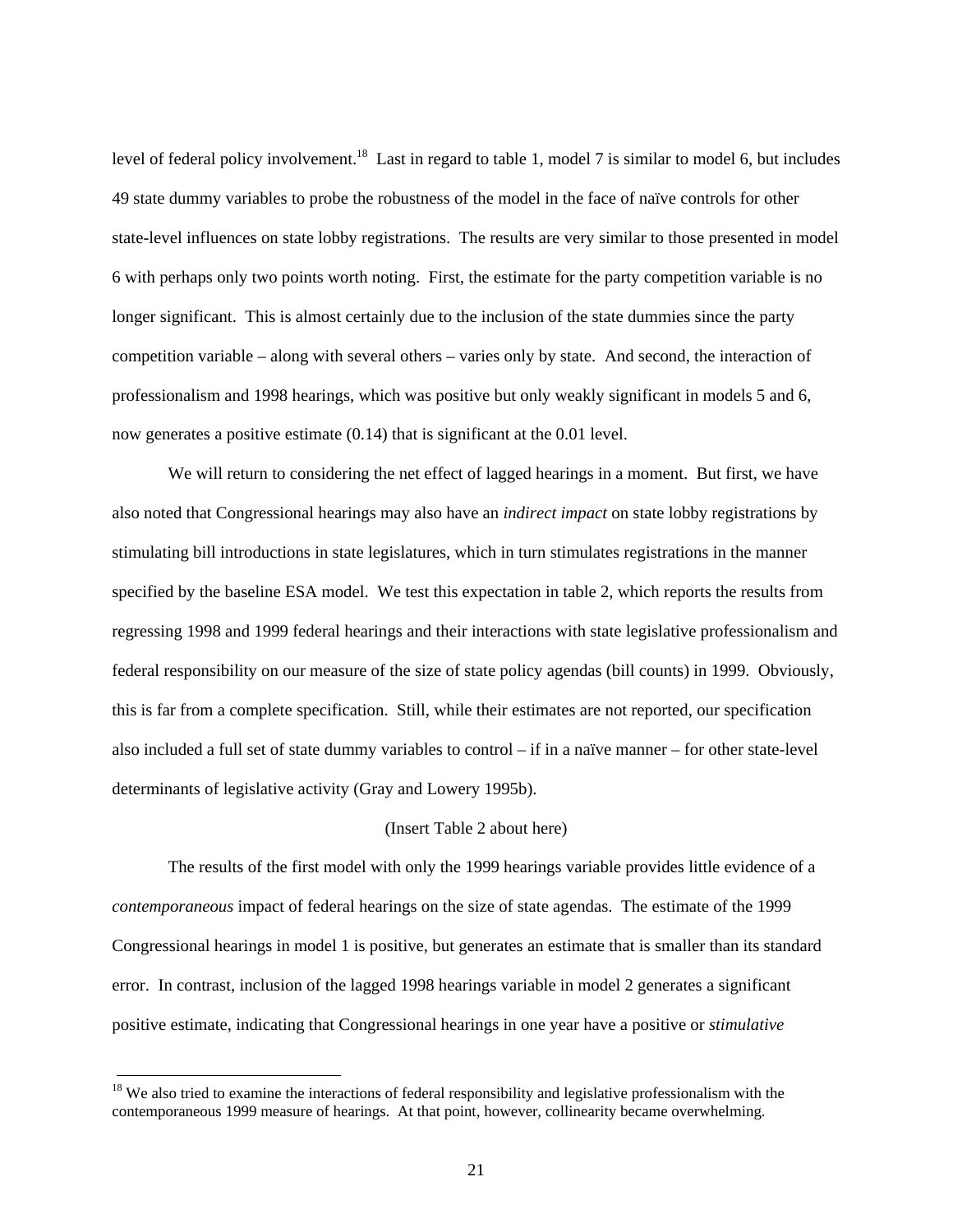influence on state bill introductions in the following year, which then promote lobby registrations. Still, as seen in model 3, both a *lagged stimulative* and a *contemporaneous substitution* effect are evident when agenda size is regressed on both 1998 and 1999 hearings. The former is positive, suggesting that more Congressional hearings in one year are associated with a larger state policy agenda in the following year. But the latter is positive, suggesting that within any one year, more federal attention to an issue via hearings suppresses the size of the state policy agenda in that policy domain in that same year. This is the opposite of the results in model 1, suggesting that activity of organized interests and bill introductions may not be fully in sync over time (but see: Lowery, Gray, and Fellowes. 2005a).

Both the positive 1998 and negative 1999 hearings estimates are also evident in model 4, which includes the federal influence and state legislative professionalism measures and their interactions with 1998 hearings. Both coefficients for federal influence and the two legislative professionalism estimates are significant and signed in a manner that is consistent with results reported in model 7 of table 1. In general, greater federal involvement in a policy area suppresses the size of the state agenda in that domain as measured by bill counts. However, when Congress holds more hearings, this is reversed so that states in the following year face a more crowded policy agenda. Further, lagged federal hearings in general have an indirect stimulative impact on state lobby registrations through their impact on the size of state policy agendas (b = -0.37). In sum, federal hearings activity has an *indirect* impact on the size of the lobby community via a similarly complex set of relationships as observed for the *direct* impacts.

So, how do these complex direct and indirect federal influences combine to influence lobby registrations in the states? Answers are provided in figure 1, which reports the predicted number of lobby registrations for an interest guild under varying conditions of number of lagged (1998) Congressional hearings, levels of state legislative professionalism, and level of federal policy involvement. These estimates were generated using the estimates reported in the last model in table 1 and setting most of the ESA variables (GSP, GSP-squared, and party competition) at their means. We then varied number of Congressional hearings, levels of legislative professionalism, and level of federal policy involvement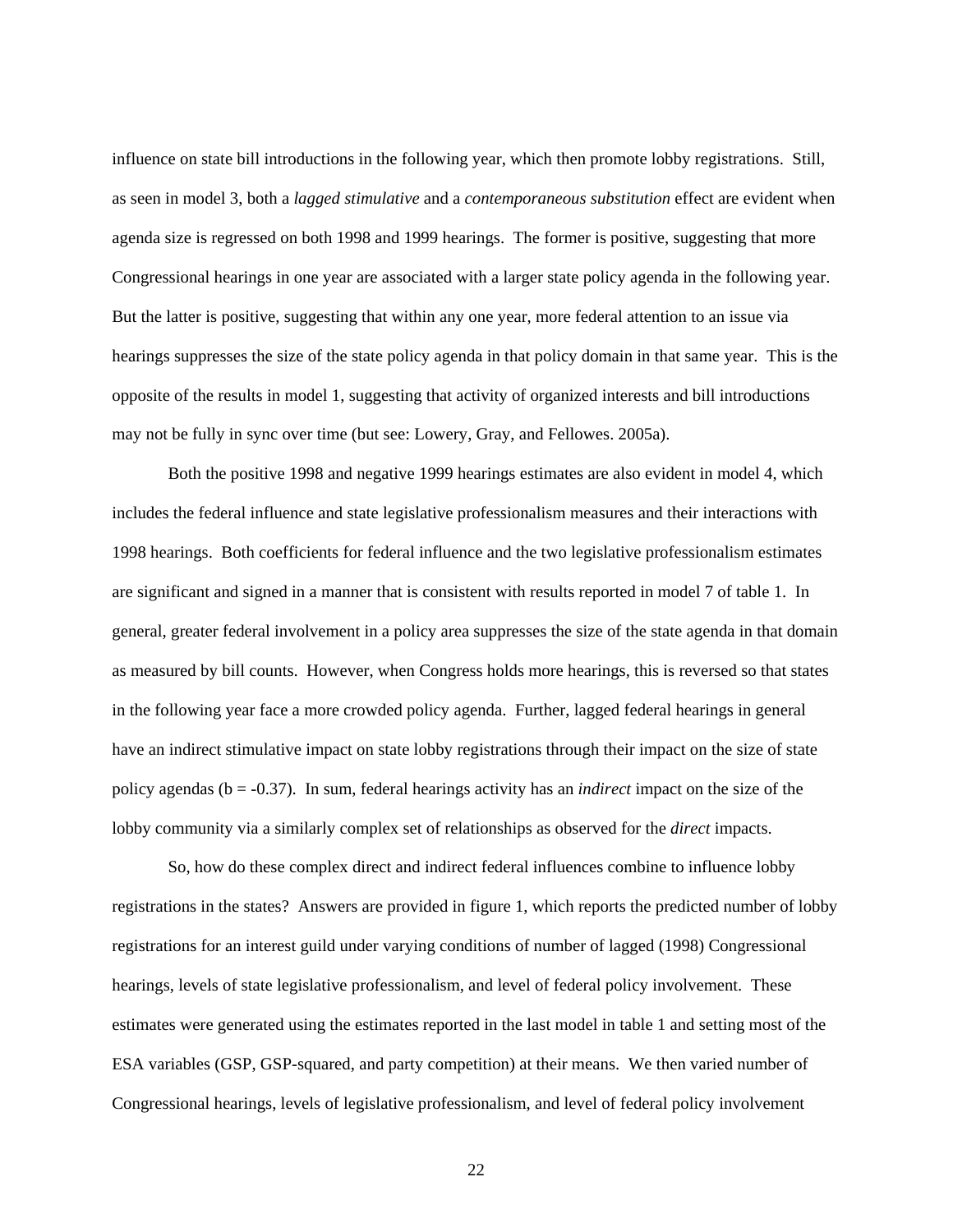across their means, plus one standard deviation, and minus one standard deviation, respectively. These changes tap the direct impacts of federal hearings activity on state lobbying activity. We also, using the results in the last column of table 2, varied the *values* of state policy agenda variable in the core ESA model for the several conditions of these three independent variables. This taps the indirect impacts of Congressional hearing activity on lobby registration as expressed through the size of state policy agendas. Thus, the first set of three bars in the figure show the expected number of lobby registrations for an interest guild holding *all* variables at their means (including professionalism and federal involvement), but using the mean, plus 1sd, and minus 1sd estimates of number of federal hearings, respectively, and the associated values for size of state policy agenda. The following sets of three bars indicate the same results but under conditions of minus 1sd and plus 1sd in levels of legislative professionalism and minus 1sd and plus 1sd in levels of federal involvement, respectively.

## (Insert Figure 1 about here)

Three results of this figure are noteworthy. First, for states with average levels of legislative professionalism and interest guilds with average levels of federal involvement, higher than average numbers of hearings do not greatly increase lobbying registrations (31.53) over baseline (31.53). Yet, lower than average levels of hearings lead to very low levels of lobby registration. This suggests that lagged hearings have a modest stimulative effect. But there are powerful interactions in the analysis.

 Thus, second, the highest bar in the figure (61.14) is under the condition of higher than average hearings in states with professional legislatures. This really stands out in comparison to the other values in the second and third sets of comparisons. And it stands in sharp contrast to the weak substitution effect of federal hearings in the low professionalism condition, where higher than average numbers of lagged hearing produced an estimate of only 26.96 registrations while fewer than average hearings generated an estimate of 33.07 registrants.. Simply put, more hearings in one year stimulate lobby registrations in states with professional legislatures in the following year. In sum, greater than average numbers of hearings *add* to the usual or baseline numbers of interest organizations registered to lobby in states with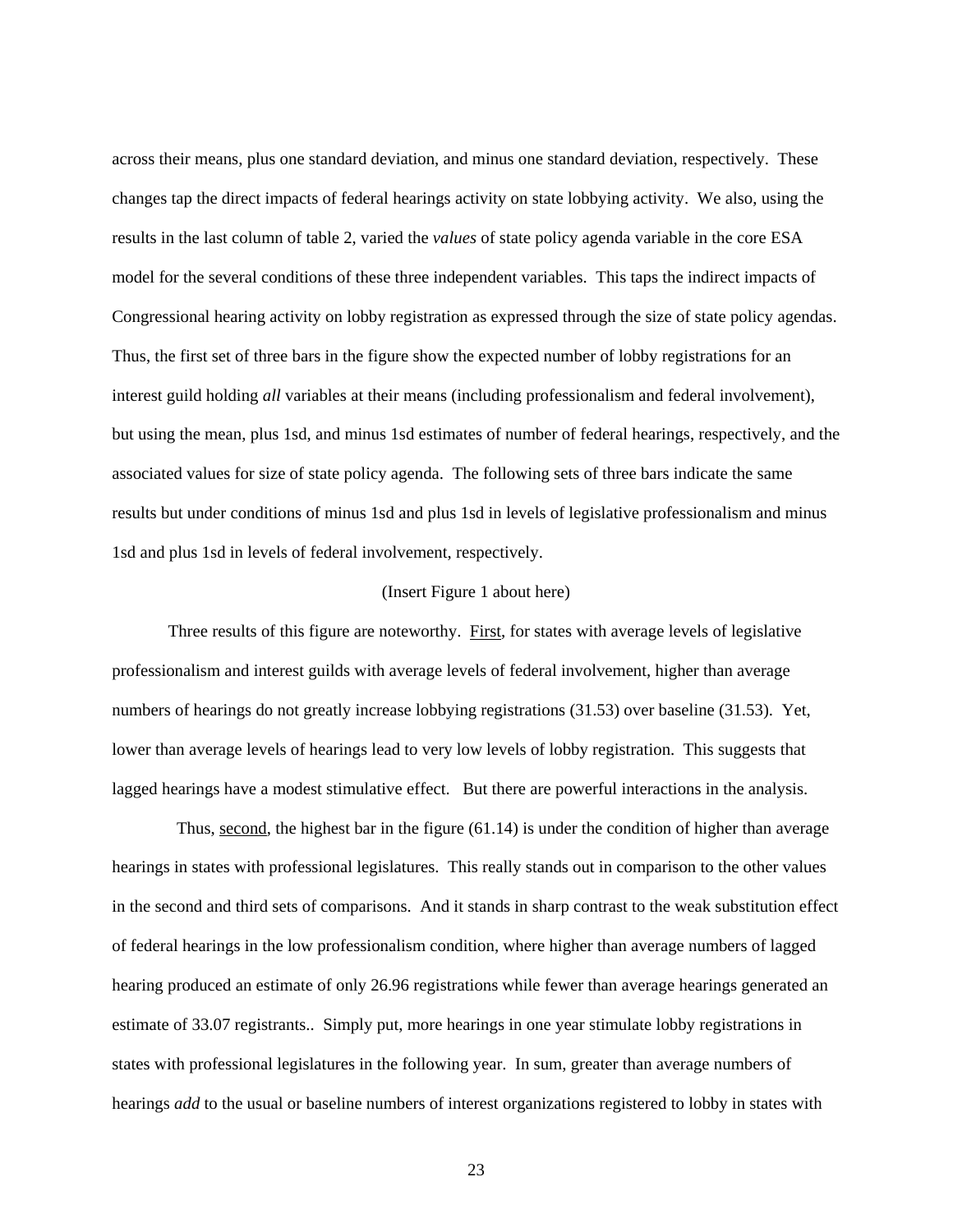professionalized legislatures. The opposite, if a somewhat weaker effect, occurs in state with low levels of legislative professionalism.

The third key results to note concern the powerful interaction between numbers of Congressional hearings and levels of federal policy involvement. In areas of low federal involvement, fewer federal hearings are associated with higher number of lobby registration: 46.92 in the low hearings condition and only 17.10 in the high hearings condition. The opposite occurs in the high federal involvement condition; higher than average number of Congressional hearings produce an estimated 46.27 lobby registrations while lower than average hearings produced only 15.40. In the former case, low federal involvement in general and few hearings in specific indicate a policy area that is likely to be fundamentally a state concern and one in which that national government has chosen to avoid. As a result, we might well expect more lobbying activity at the state level. Still, the very low number of registrations (17.10) under the condition of low federal involvement and high numbers of Congressional hearings is a bit surprising. One possibility is that this reflects something of a substitution effect with the causality operating in a consistent if mirror image of the health care example of a substitution effect discussed earlier. That is, we might see Congressional hearings in some troubled policy areas in which the national government is not normally involved, but in which there is also little policy activity – and thus relatively few organized interests – at the state level. Congressional hearings on race relations in the 1950s might provide an example of such a substitution effect where the Congress is acting in substitute for state policy makers. But under the high federal involvement condition, the impact of hearings is obvious and operates in the expected manner. When the Congress holds hearing on issues in which they exercise considerable influence, state lobbying activity increases markedly in the following year.

### **Conclusion**

Scholars have recently turned their attention to closer analysis of the demand function for lobbying by studying how political activity on the part of organized interests is stimulated by legislative agendas (Leech et al. 2005; Gray et al. 2005). We extended these analyses by examining several ways in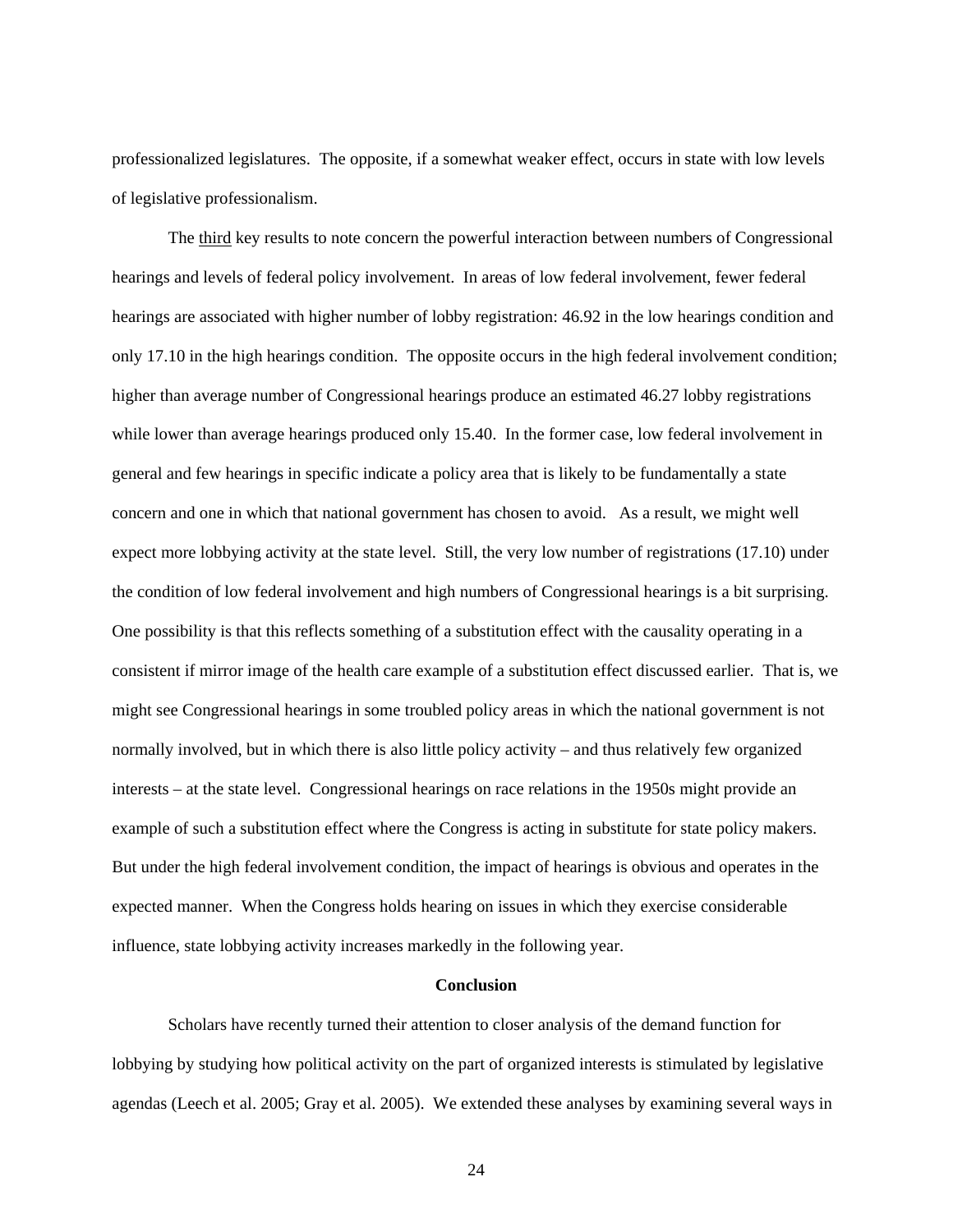which policy agendas at the national- and state-levels might be linked so as to stimulate or inhibit the mobilization of organized interests in the states. Our results support several conclusions, all of which point to various ways in which the growth and development of policy activities at the federal level do indeed affect state-level interest group mobilizations. The precise mechanisms and timing associated with these factors should be the object of further research, but the general effects are clear: strong linkages exist between federal policy activities and the subsequent activities of groups in the states.

First, given the positive sign and significance of the 1999 hearings variable in models 6 and 7 from Table 1, we have evidence of a *contemporaneous direct* response to on-going events in the political world at both levels of government. We have not highlighted this impact in our discussion of figure 1, which emphases the direct and indirect impacts of lagged hearings, but it is one of the most important of our results. Lobbyists at the state level and members of Congress through hearings are both reacting to the same things; given their powerful incentives to do so, there is no reason to expect them to fail to react to common problems and opportunities.

Second, the results in the same models also provide evidence of a *direct lagged substitution* effect. That is, the negative and significant estimate of the 1998 hearings suggests that Congressional hearings in one year dampen state lobby registrations in the following year, at least in certain states (those with the least professionalized legislatures) and in certain policy areas (those with the least federal involvement). But the more powerful impact is through *stimulating* even greater than baseline lobbying activity in states with professionalized legislatures and in policy areas with higher than average levels of federal involvement.

Third, the results in table 2 suggests that Congressional hearings have *indirect lagged stimulation* and *indirect contemporaneous substitution* effects on state lobbying activity though their impacts on the size of state policy agendas. These effects of the lagged (1998) and contemporary (1999) hearings variables are the opposite of those observed for the direct effects on lobby registrations. This suggests that it takes time for changes in levels of federal activity to work their way into patterns of bill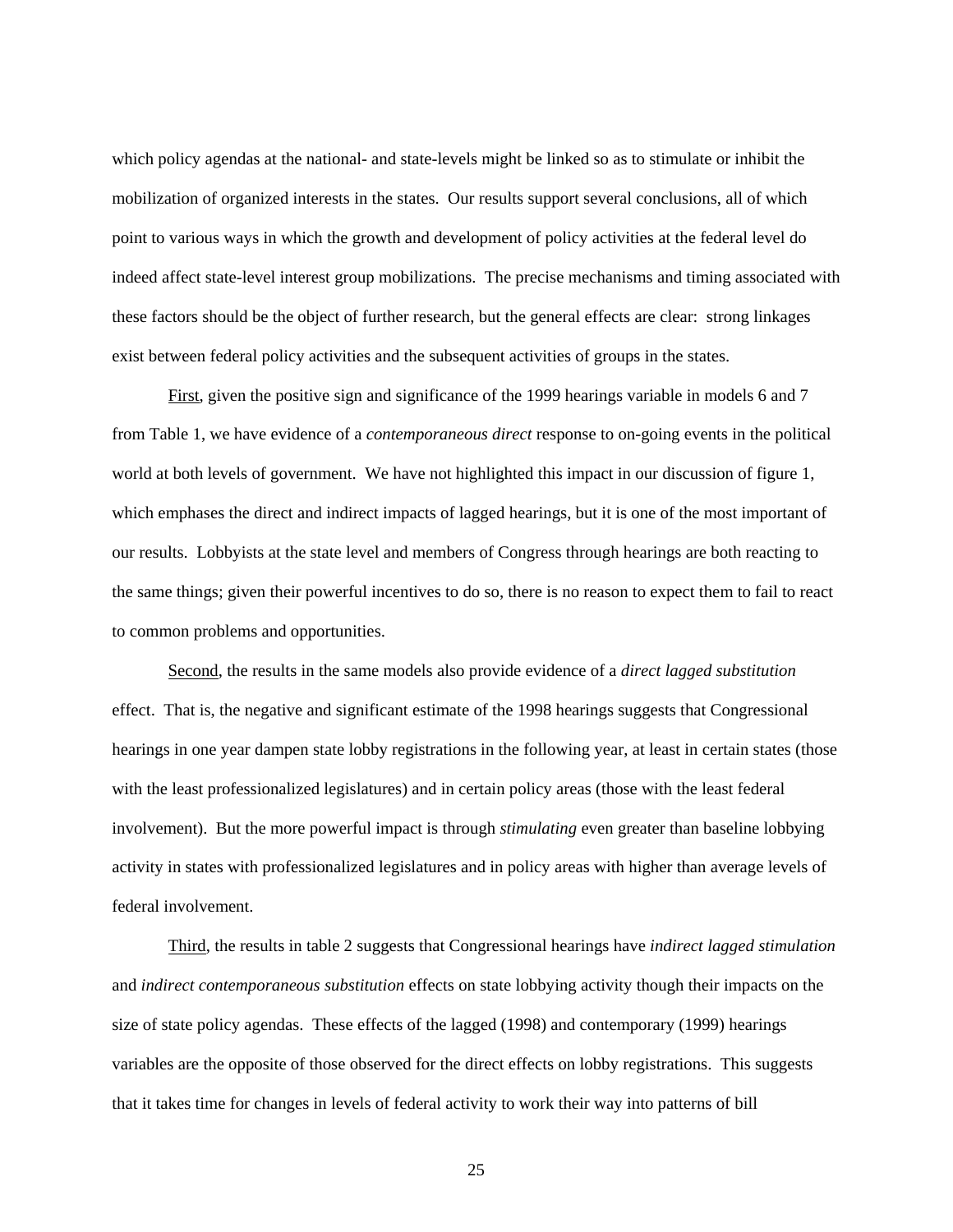introductions in the states to which then organized interests then respond. But fourth, levels of professionalism in state legislatures and levels of federal involvement with policy areas influence these indirect (through the size of state policy agendas) effects in the same manner as observed with the direct effects. That is, the size of state policy agendas react more positively to lagged Congressional hearings in states with professional legislatures and in policy areas in which the federal government plays a strong funding and/or regulator role.

The broader interpretation based on all of these results is that state lobby registrations seem to have a very complex *direct* and *indirect* response to Congressional hearings activities. More generally still, our results suggest that the processes that govern vertical policy diffusion are many and distinct. In all, these findings provide strong and robust support for the view that organized interests are strongly affected not only by the "bottom-up" factors that have long been studied in the literature and which are reflected in the supply and area variables in the ESA model, but also by the "energy" factors as well. The uncertainty of the state legislative environment, the degree of policy activity in the state, both long- and short-term levels of policy activity apparent at the federal level, and especially the connections among these factors are important forces in stimulating organizations to mobilize either to protect themselves from initiatives they oppose or to take advantage of opportunities to shape new policies they support. *But only under certain conditions*, an observation that is impossible to derive from studies of diffusion focusing on a single policy. If a diffusion of policy attention is a necessary prerequisite for diffusions of policy innovations, then a broader consideration of the multiple pathways in which federal policy attention influences state-level policy attention in the manner examined here is needed in further studies of the vertical diffusion process. Organized interests react to their environments. Because other levels of government and their activities are a large part of the environment, properly specified models of interest mobilization and the diffusion of policy attention must include measures of government activity.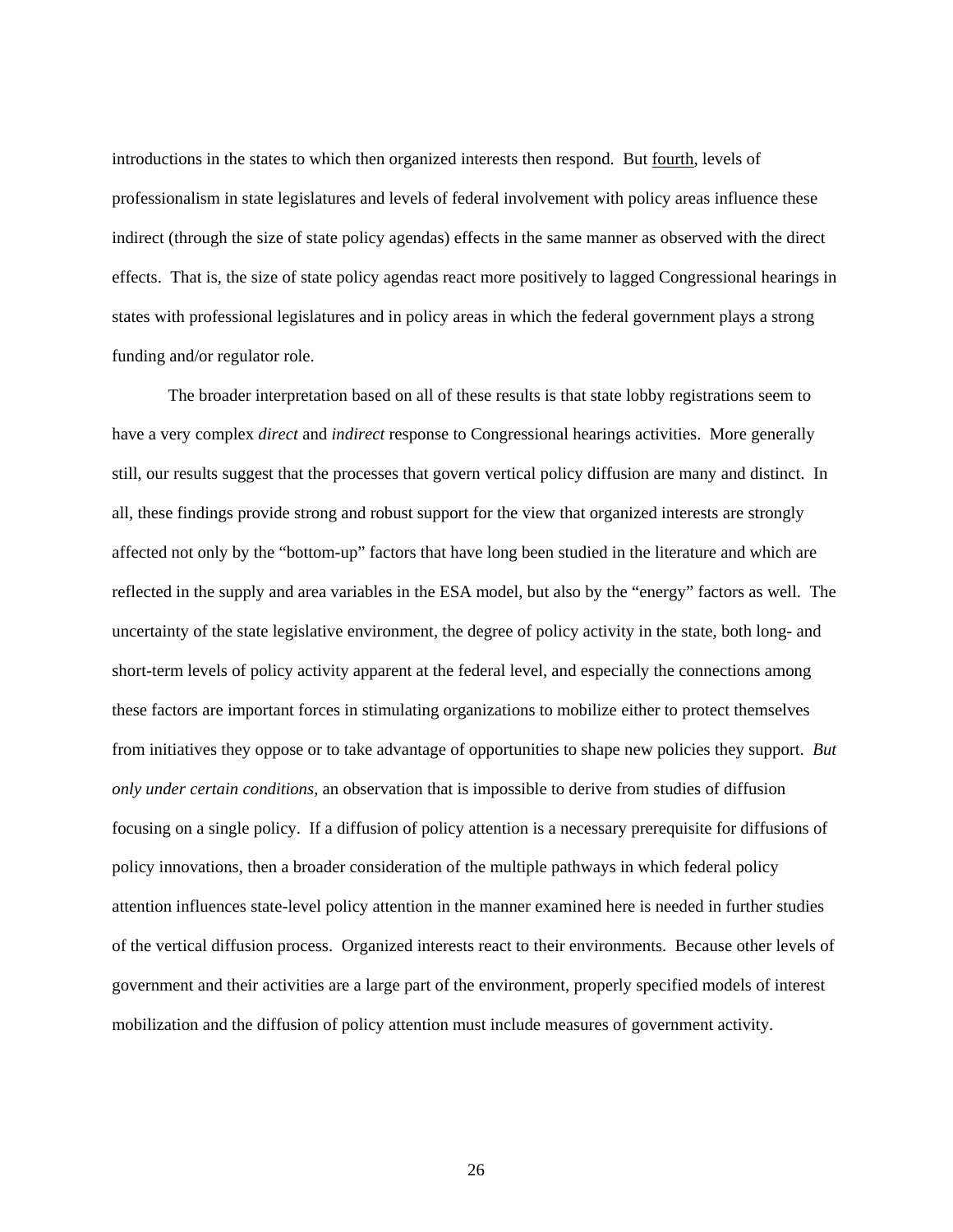#### **References**

- Anderson, Jennifer, Adam Newmark, Virginia Gray, and David Lowery. 2004. "Mayflies and Old Bulls: Demographic Volatility and Experience in State Interest Communities," State Politics and Policy Quarterly, 4 (2): 140-160.
- Baumgartner, Frank R. and Bryan D. Jones. 1993. Agendas and Instability in American Politics. Chicago: University of Chicago Press.
- Baumgartner, Frank R. and Christine Mahoney. 2004. Social Movements and the Rise of New Issues. In Routing the Opposition: Social Movements, Public Policy and Democracy. Eds. Helen Ingram,Valerie Jenness and David S. Meyer. Minneapolis: University of Minnesota Press, pp. 65- 86.
- Berry, William D., Michael B. Berkman, and Stuart Schneiderman. 2000. "Legislative Professionalism and Incumbent Reelection: The Development of Institutional Boundaries." American Political Science Review. 94:859-874.
- Campbell, Andrea L. 2005. How Policies Make Citizens: Senior Political Activism and the American Welfare State. Princeton, NJ: Princeton University Press.
- Bowling, Cynthia J. and Margaret R. Ferguson. 2001. "Divided Government, Interest Representation, and Policy Differences: Competing Explanations of Gridlock in the Fifty States." Journal of Politics 63:182-206.
- Daley, Dorothy M. and James C. Garand. 2005. "Horizontal Diffusion, Vertical Diffusion, and Internal Pressure in State Environmental Policymaking, 1989-1998." American Politics Research, 33: 615-644.
- Davis, Gray. 2002. "California Takes on Air Pollution and Greenhouse Gases**."** Washington Post**.** July 22, p. A15.
- Ferguson, Margaret Robertson. 1996. "Gubernatorial policy leadership in the fifty states." Unpublished Dissertation, The University of North Carolina at Chapel Hill.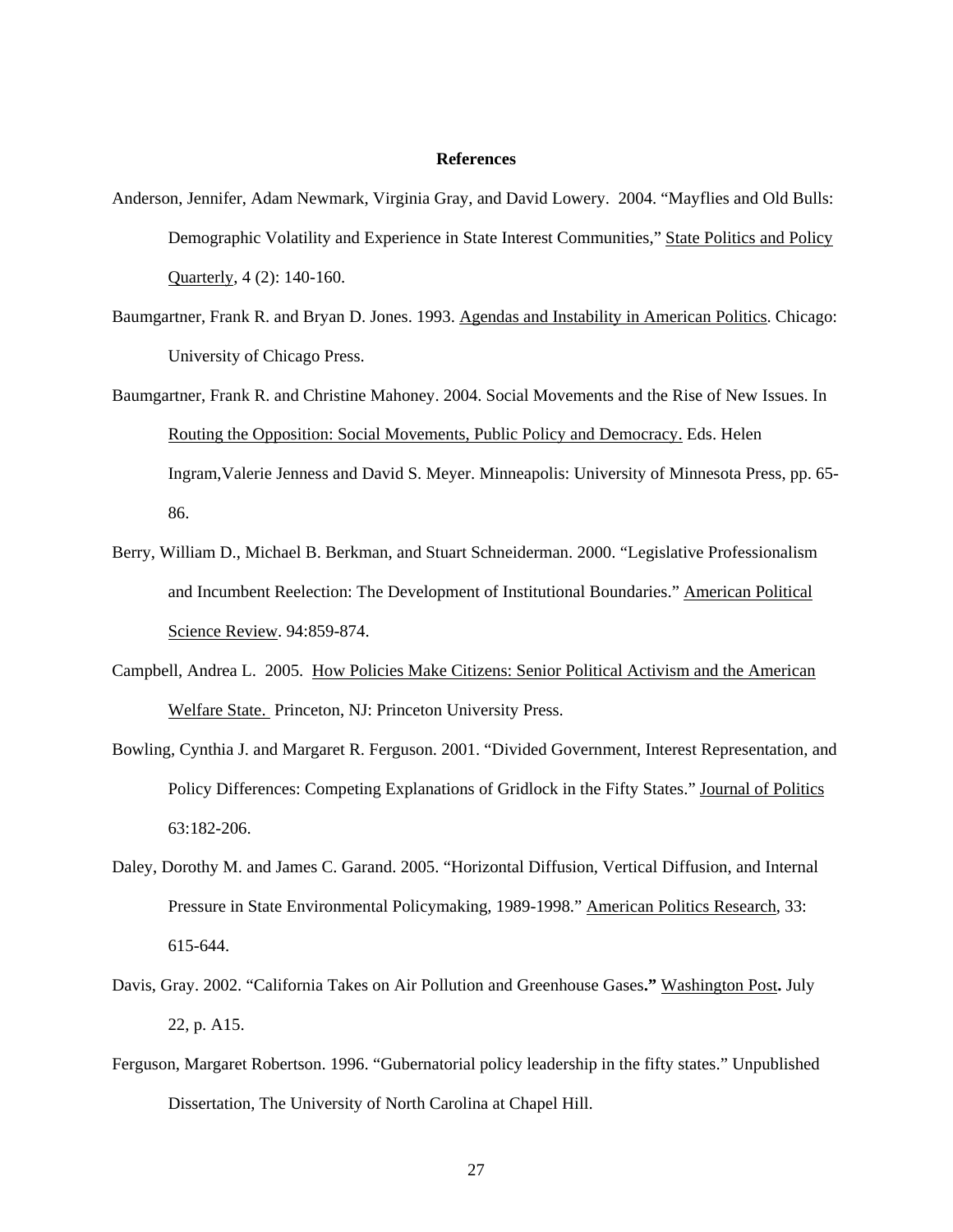- Fording, Richard C., Neal D. Woods, and David Prince. 2002. "Explaining Gubernatorial Success in State Legislatures." Presented at 2nd Annual Conference on State Politics and Policy: Legislatures and Representation in the United States, University of Wisconsin, Milwaukee, May 24-25.
- Gray, Virginia, David Lowery, and Erik K. Godwin. 2007a. "Public Preferences and Organized Interests in Health Policy: State Pharmacy Assistance Programs as Innovations." Journal of Health Politics, Policy and Law. 32 (1):89-129.
- Gray, Virginia, David Lowery, and Erik Godwin. 2007b. "The Politics of Managed Care: Explaining Variations in State Health Maintenance Organizations Regulations." Journal of Health Politics, Policy and Law. 32 (3):457-495.
- Gray, Virginia, David Lowery, Erik Godwin, and James Monogan. 2005. "Incrementing Toward Nowhere: Universal Health Care Coverage in the States." Paper Presented at the Annual Meeting of the American Political Science Association, August, Chicago.
- Gray, Virginia, David Lowery, Matthew Fellowes, and Jennifer Anderson, 2005. "Understanding the Demand-Side of Lobbying: Interest System Energy in the American States." American Politics Research. 33: 404-434.
- Gray, Virginia, and David Lowery. 1998. "State Lobbying Regulations and Their Enforcement: Implications for the Diversity of State Interest Communities." State and Local Government Review, 30 (2): 78-91.
- Gray, Virginia, and David Lowery. 1996. The Population Ecology of Interest Representation: Lobbying Communities in the American States. Ann Arbor, Michigan: University of Michigan Press.
- Gray, Virginia, and David Lowery. 1995a. "The Demography of Interest Organization Communities: Institutions, Associations, and Membership Groups." American Politics Quarterly, 23: 3-32.
- Gray, Virginia and David Lowery. 1995b. "Interest Representation and Democratic Gridlock." Legislative Studies Quarterly. 20: 531-552.

Grodzins, Morton. 1966. The American System: A New View of Government in the United States.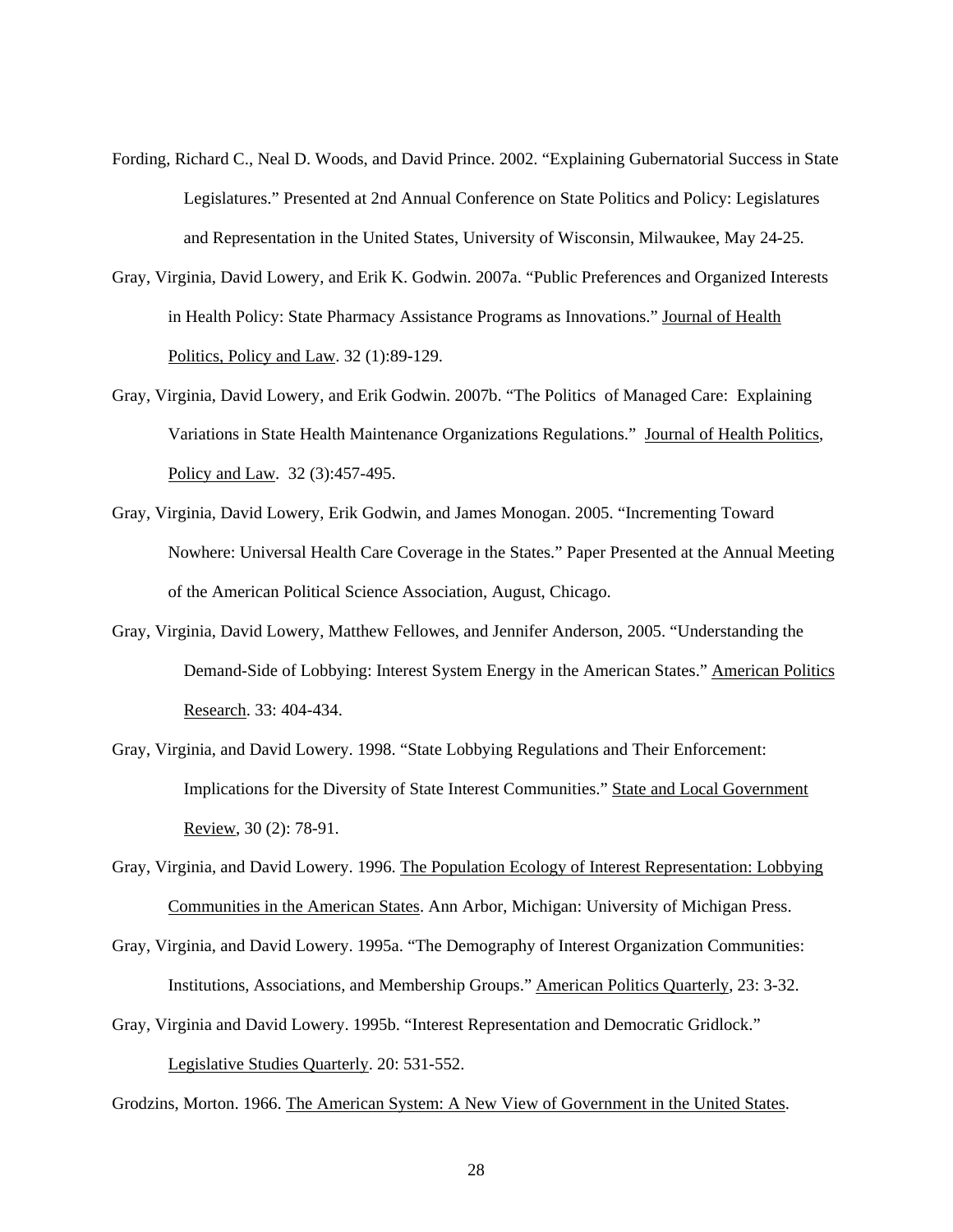Chcicago: Rand McNally.

- Hecht, Stacey Hunter. 2001. "Laboratories or Lighthouses: The States, The Federal Government, and Social Policy Innovation." Unpublished Ph.D. Dissertation, University of Minnesota.
- Heinz, John P., Edward O. Laumann, Robert L. Nelson, and Robert H. Salisbury. 1993. The Hollow Core. Cambridge: Harvard University Press.
- Johnson, Haynes and David S. Broder. 1996. The System: The American Way of Politics At the Breaking Point. Boston: Little, Brown & Co.
- Jones, Bryan D. and Frank Baumgartner. 2005. The Politics of Attention: How Governments Prioritize Problems. Chicago, IL: University of Chicago Press.
- Karch, Andrew. 2007. Democratic Laboratories: Policy Diffusion among the American States. Ann Arbor: University of Michigan Press.
- Keiderman, Eric. 2007. "State Immigration Laws Multiply. " Stateline.org. Accessed at http://www.stateline.org/live/details/story?contentId=229930 on August 7, 2007.
- King, James D. 2000. "Changes in Professionalism in U.S. State Legislatures." Legislative Studies Quarterly. XXV: 327-343.
- Kurtz, Karl T. 1992. "Understanding the Diversity of American State Legislatures." Legislative Studies Section Newsletter. June:2-5.
- Leech, Beth L., Frank R. Baumgartner, Timothy La Pira, and Nicholas A. Semanko. 2005. "Drawing Lobbyists to Washington: Government Activity and Interest-Group Mobilization." Political Research Quarterly. 58:19-30.
- Lowery, David, Virginia Gray, and Matthew Fellowes. 2005a. "Organized Interests and Political Extortion: A Test of the Fetcher Bill Hypothesis." Social Science Quarterly, 86 (2): 368-385.
- Lowery, David, Virginia Gray, and Matthew Fellowes. 2005b. "Sisyphus Meets the Borg: Economic Scale and the Inequalities in Interest Representation," Journal of Theoretical Politics, 17: 41-74. Lowery, David and Virginia Gray. 2001. "The Expression of Density Dependence in State Communities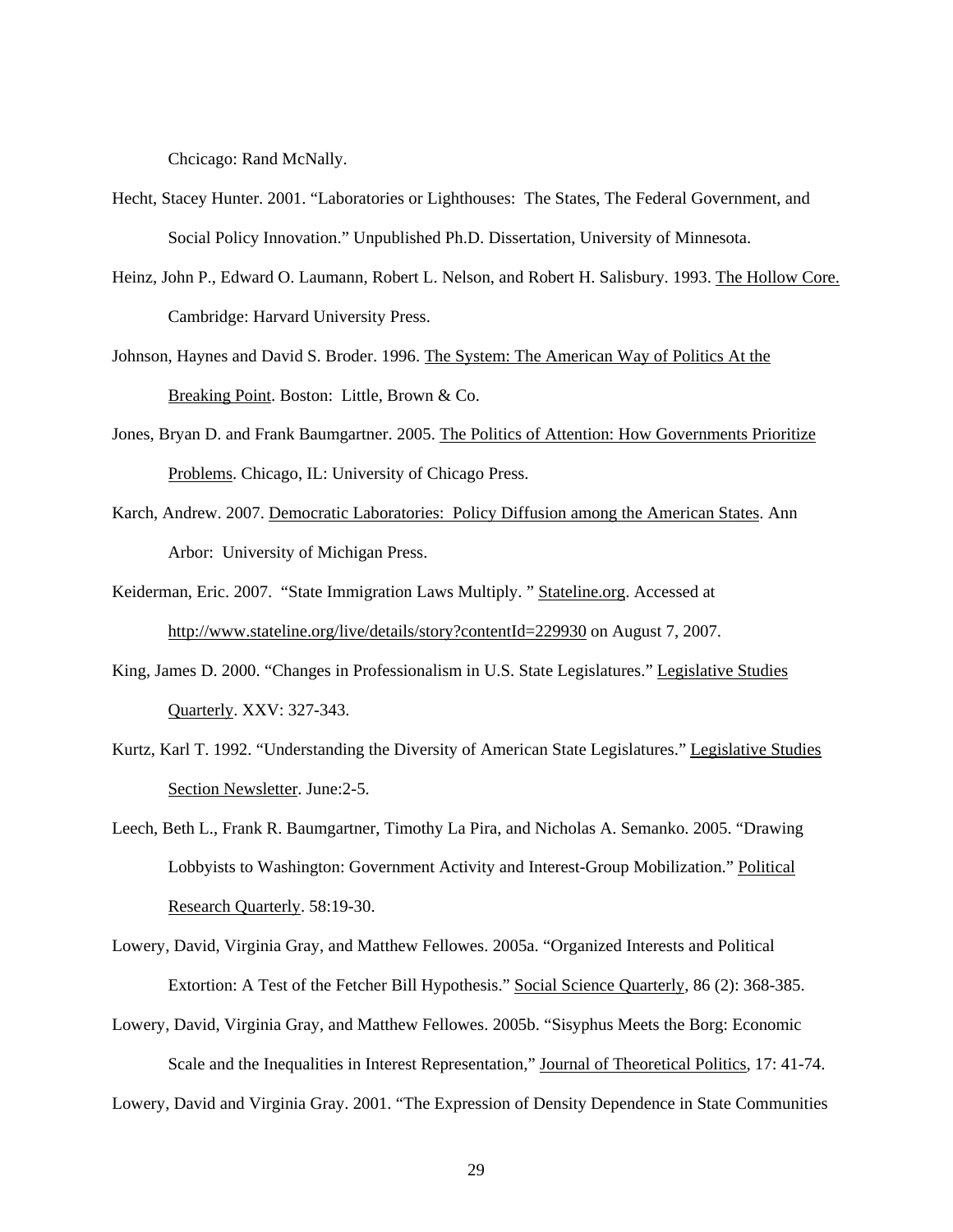of Organized Interests." American Politics Research, 29 (4): 374-391.

- Lowery, David and Virginia Gray. 1998. "Representational Concentration and Interest Community Size: A Population Ecology Interpretation." Political Research Quarterly, 51 (4): 919-944.
- Lowery, David and Virginia Gray. 1997. "How Some Rules Just Don't Matter: The Regulation of Lobbyists." Public Choice, 91: 139-147.
- Lowery, David and Virginia Gray. 1995. "The Population Ecology of Gucci Gulch, or the Natural Regulation of Interest Group Numbers in the American States." American Journal of Political Science, 39: 1-29.
- Lowery, David and Virginia Gray. 1994a. "The Nationalization of State Interest Group System Density and Diversity." Social Science Quarterly. 75 (2): 368-377.
- Lowery, David and Virginia Gray. 1994b. "Do Lobbying Regulations Influence Lobbying Registrations." Social Science Quarterly, 75 (2): 382-384.
- Macdonald, Stuart Elaine, and George Rabinowitz. 2001. "Issue Voting." In International Encyclopedia of the Social and Behavioral Sciences, Neil J. Smelser and Paul B. Baltes, editors. Oxford, England: Pergamon.
- Mettler, Suzanne. 2005. Soldiers into Citizens: The G.I. Bill and the Making of the Greatest Generation. New York: Oxford University Press.
- Mintrom, Michael. 1997. "Policy Entrepreneurship and the Diffusion of Innovation." American Journal of Political Science, 41: 738-770.
- Mooney, Christopher Z. 1994. "Measuring U.S. State Legislative Professionalism: An Evaluation of Five Indices." State and Local Government Review. 26:70-78.
- Mossberger, Karen. 1999. "State-Federal Diffusion and Policy Learning: From Enterprise Zones to Empowerment Zones." Publius, 29: 31-50.
- National Conference of State Legislatures. 2007. "Immigrant Policy Project: Overview of State Legislation Related to Immigration and Immigrants in 2007."Accessed at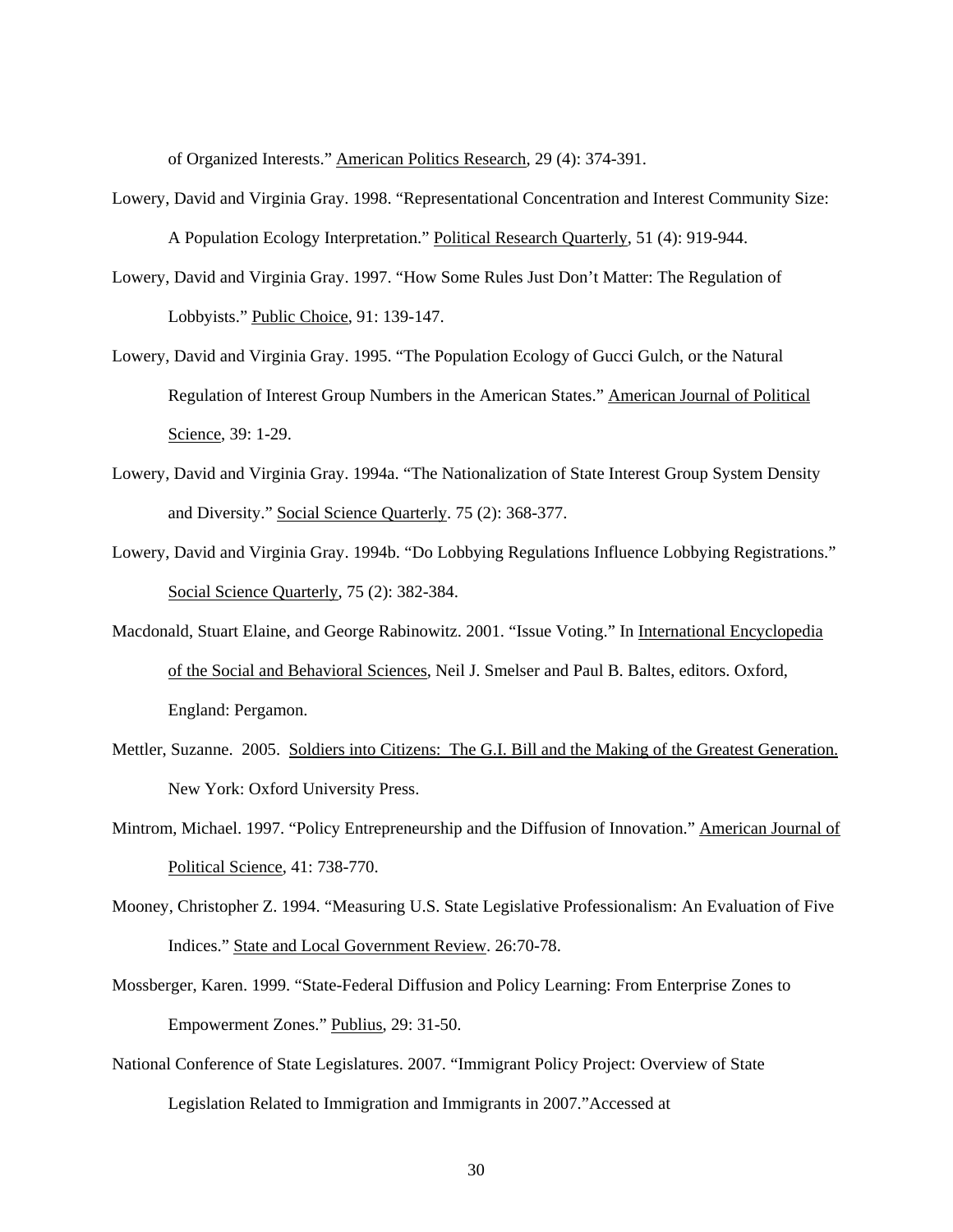www.ncsl.org/programs/immig/2007StateLegislationImmigration.htm> on May 28, 2007.

- Shipan, Charles R. and Craig Volden. 2006. "Bottom-Up Federalism: The Diffusion of Antismoking Policies from U.S. Cities to States." American Journal of Political Science 50: 825–843.
- Skocpol, Theda. 1992. Protecting Soldiers and Mothers: The Political Origins of Social Policy in the United States. Cambridge: Harvard University Press.
- Skocpol, Theda, Marjorie Abend-Wein, Christopher Howard, Susan Goodrich Lehmann. 1993. "Women's Associations and the Enactment of Mothers' Pensions in the United States**."** American Political Science Review. 87: 686-701.
- Squire, Peverill. 1992. "Legislative Professionalization and Membership Diversity in Stae Legislatures." Legislative Studies Quarterly. XVII:69-79.
- Squire, Peverill and Keith E. Hamm. 2005. 101 Chambers: Congress, State Legislatures, and the Future of Legislative Studies. Columbus, OH: Ohio State University Press.
- Tews, Kerstin, Per-Olof Busch, and Helge Jorgens. 2003. "The Diffusion of New Environmental Policy Instruments." European Journal of Political Research, 42: 569–600.
- Thomas, Clive S. and Ronald J. Hrebenar. 1992. "The Integration of Interest Group Activity at the National, State and Local Level in the United States: Extent, Causes and Consequences." Annual Meeting of the American Political Science Association, Chicago. September.
- Truman, David. 1951. The Governmental Process. New York: Alfred A. Knopf.
- Walker, Jack L., Jr. 1969. "The Diffusion of Innovations Among the American States." American Political Science Review 63 (3, Sept.): 880–899.
- Walker, Jack L., Jr. 1991. Mobilizing Interest Groups in America. Ann Arbor: University of Michigan Press.
- Wawro, Gregory. 2000. Legislative Entrepreneurship in the U.S. House of Representatives. Ann Arbor, Michigan: University of Michigan Press.
- Weissert, Carol S. 1991. "Policy Entrepreneurs, Policy Opportunists, and Legislative Effectiveness."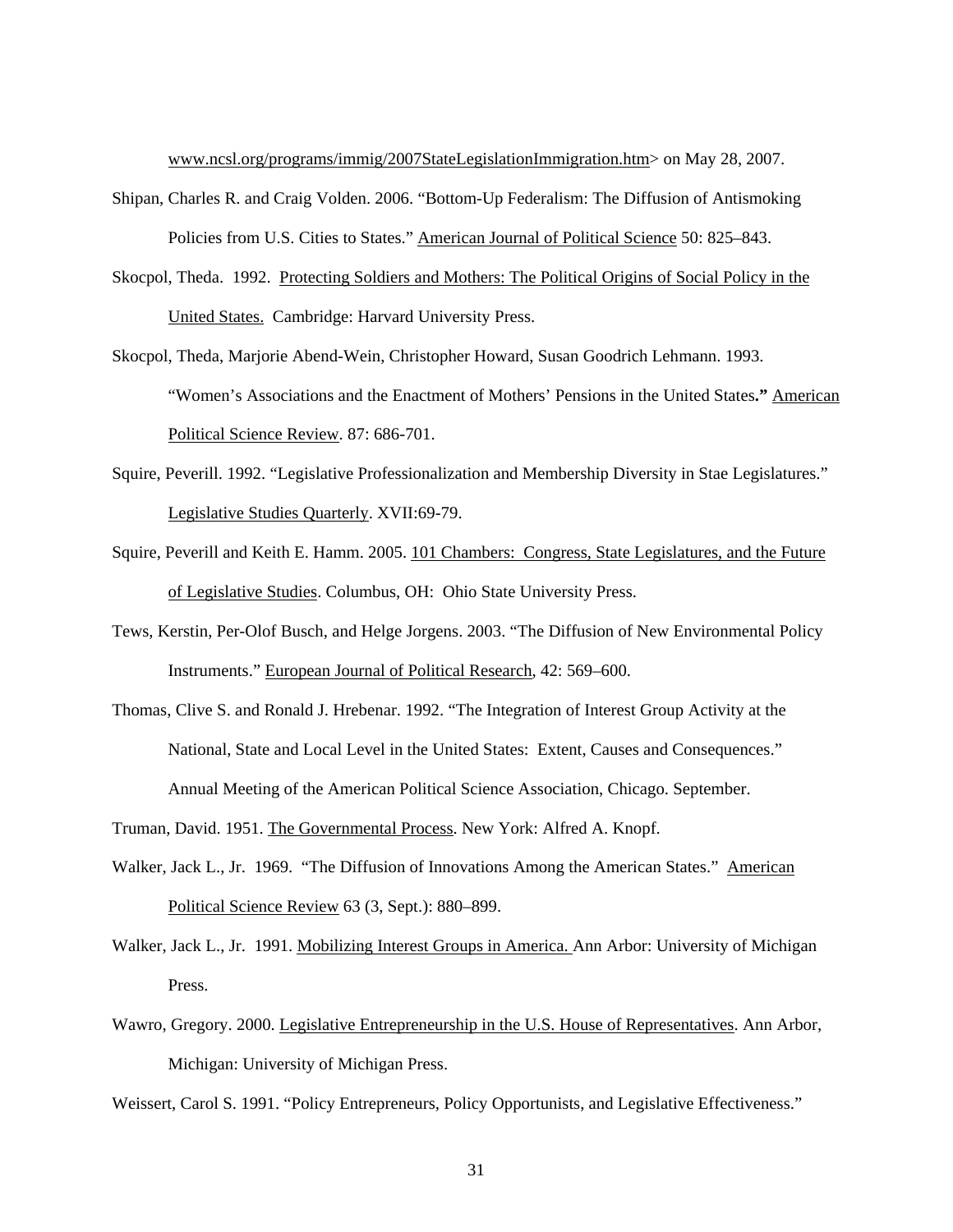American Politics Research, 19: 262-274.

Weissert, Carol S. and William G. Weissert. 2002. Governing Health, 2<sup>nd</sup> ed. Baltimore: Johns Hopkins.

- West, Darrell M., Diane Heith, and Chris Goodwin. 1996. "Harry and Louise Go to Washington: Political Advertising and Health Care Reform." Journal of Health Politics, Policy, and Law*.* 21: 35-68.
- Wolak, Jennifer, Adam Newmark, Todd McNoldy, David Lowery, and Virginia Gray. 2002. "Much of Politics is Still Local: Multi-State Lobbying in State Interest Communities," Legislative Studies Quarterly, 27: 527-556.
- Wright, Gerald C. and Jon Winburn. 2002. "Patterns of Constituency-Legislator Policy Congruence in the States." Presented at Second Annual Conference on State Politics and Policy: Legislatures and Representation in the United States, University of Wisconsin, Milwaukee, May, 24-25.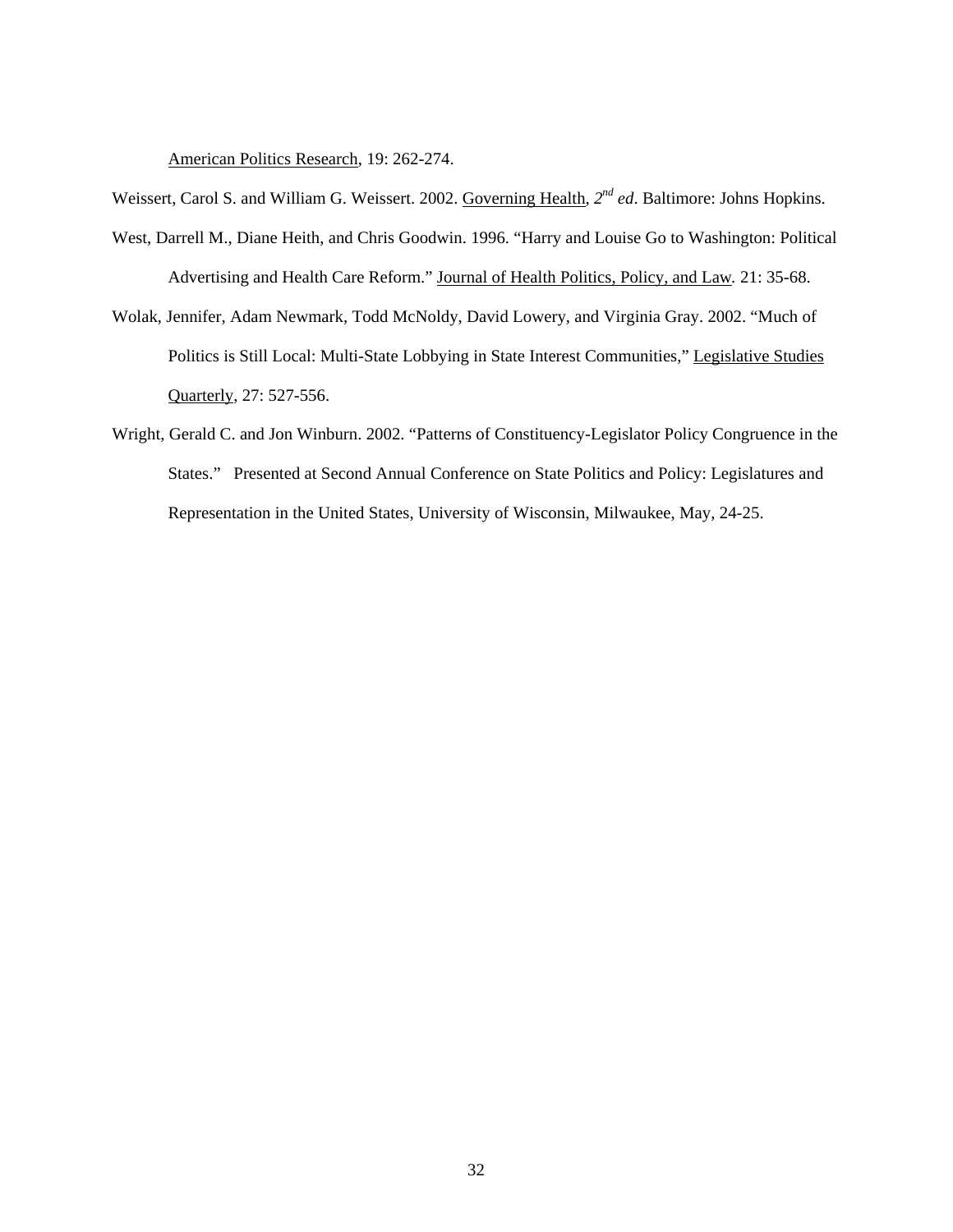| Independent     | Dependent Variable: No. of Organizational Lobby Registrations 1999 |             |             |             |             |             |             |  |
|-----------------|--------------------------------------------------------------------|-------------|-------------|-------------|-------------|-------------|-------------|--|
| Variable        | Model 1                                                            | Model 2     | Model 3     | Model 4     | Model 5     | Model 6     | Model 7     |  |
| Sector          | $0.72$ ***                                                         | $0.67$ ***  | $0.65$ ***  | $0.65$ ***  | $0.65$ ***  | $0.72$ ***  | $0.38$ ***  |  |
| <b>GSP</b>      | 6.62                                                               | 6.36        | 6.20        | 6.17        | 9.36        | 10.25       | 5.23        |  |
| Sector          | $-0.38$ ***                                                        | $-0.35$ *** | $-0.33$ *** | $-0.33$ *** | $-0.31$ *** | $-0.35$ *** | $-0.11$ **  |  |
| GSP Sq.         | $-3.02$                                                            | $-2.85$     | $-2.67$     | $-2.65$     | $-5.41$     | $-6.10$     | $-2.06$     |  |
| Party           | $-0.08$ ***                                                        | $-0.09$ *** | $-0.09$ *** | $-0.09$ *** | $-0.10$ *** | $-0.09$ *** | $-0.01$     |  |
| Competititon    | $-2.74$                                                            | $-2.96$     | $-3.15$     | $-3.19$     | $-3.33$     | $-3.08$     | $-0.11$     |  |
| Size of         | $0.30$ ***                                                         | $0.30***$   | $0.29$ ***  | $0.29$ ***  | $0.19***$   | $0.21$ ***  | $0.25$ ***  |  |
| Agenda          | 4.75                                                               | 5.10        | 4.88        | 4.59        | 5.31        | 5.62        | 7.53        |  |
| 1999 Fed.       |                                                                    | $0.15$ ###  |             | $-0.01$     |             | $0.47$ ###  | $0.35$ ###  |  |
| Hearings        |                                                                    | 4.40        |             | $-0.12$     |             | 4.44        | 3.95        |  |
| 1998 Fed.       |                                                                    |             | $0.16$ ###  | 0.17        | $-0.15$ ##  | $-0.68$ ### | $-0.53$ ### |  |
| Hearings        |                                                                    |             | 4.38        | 1.61        | $-2.51$     | $-0.51$     | $-4.74$     |  |
| Federal         |                                                                    |             |             |             | $-0.32$ ### | $-0.45$ ### | $-0.47$ ### |  |
| Involvement     |                                                                    |             |             |             | $-4.84$     | $-6.33$     | $-7.89$     |  |
| Involvement     |                                                                    |             |             |             | $0.58$ ###  | $0.80$ ###  | $0.75$ ###  |  |
| x '98 Hearings  |                                                                    |             |             |             | 7.29        | 8.63        | 9.83        |  |
| Legislative     |                                                                    |             |             |             | $-0.02$     | $-0.03$     | 0.00        |  |
| Professionalism |                                                                    |             |             |             | $-0.39$     | $-0.59$     | 0.05        |  |
| Professionalism |                                                                    |             |             |             | $0.11 *$    | $0.08 *$    | $0.14$ ***  |  |
| x '98 Hearings  |                                                                    |             |             |             | 1.58        | 1.35        | 2.61        |  |
| Constant        | 41.21                                                              | 33.84       | 36.41       | 36.65       | 49.94       | 46.43       | 11.54       |  |
| R-Square        | 0.47                                                               | 0.49        | 0.49        | 0.49        | 0.54        | 0.55        | 0.72        |  |

Table 1: Pooled Guild-State Interest System Density Models with Federal Hearings Variables (n=600)

Notes: \*=p<0.10, \*\*=p<0.05, \*\*\*=p<0.01, one-tailed tests; #=p<0.10, ##=p<0.05, ###=p<0.01, two-tailed tests. Standardized coefficients are presented with t-values reported below. Model 7 includes dummy variables for 49 states.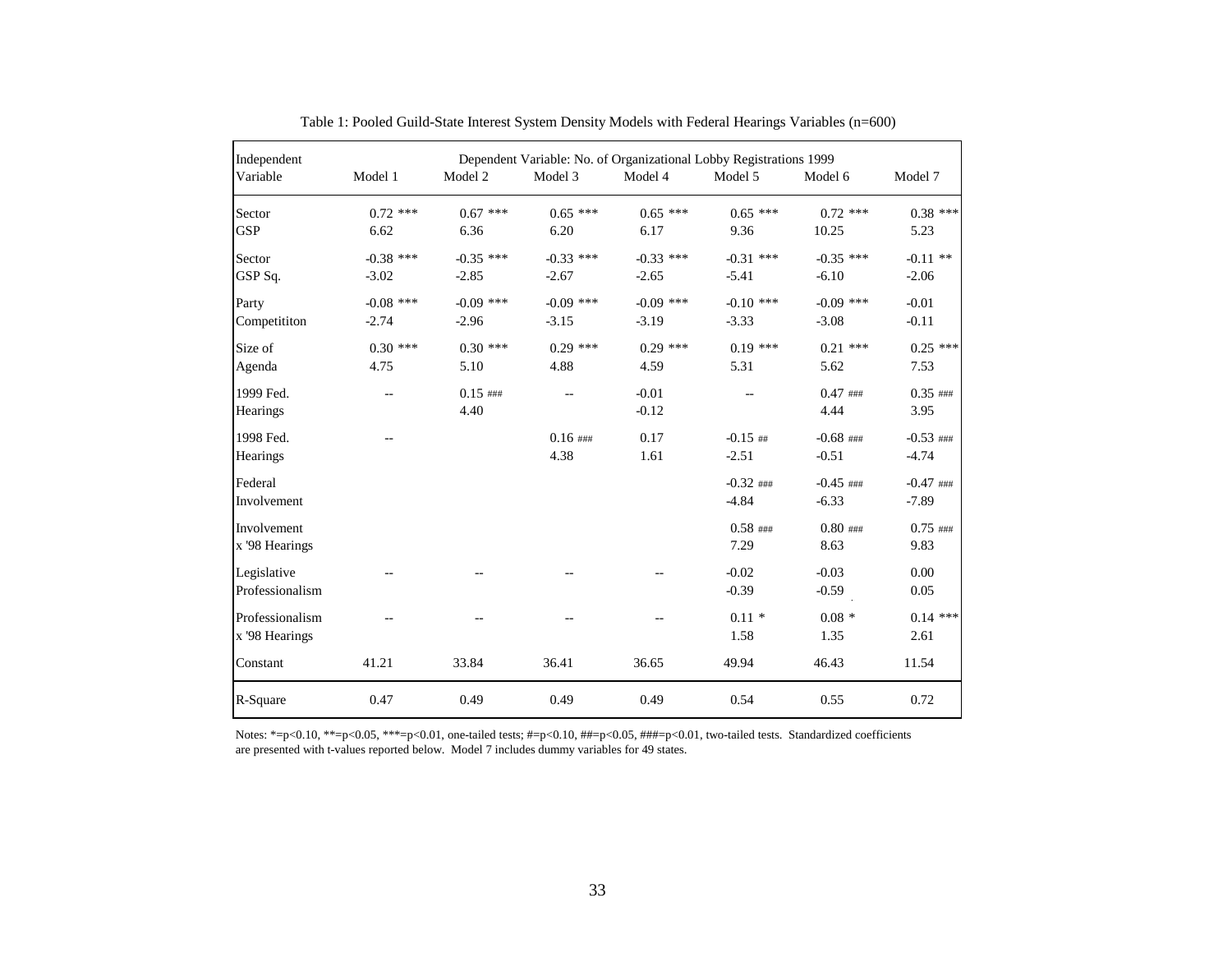| Independent<br>Variable           | Model 1 | Dependent Variable: Size of State/Guild Policy Agenda, 1999<br>Model 2 | Model 3     | Model 4                |
|-----------------------------------|---------|------------------------------------------------------------------------|-------------|------------------------|
| 1999 Fed.                         | 0.04    |                                                                        | $-0.93$ ### | $-0.55$ ###            |
| Hearings                          | 0.76    |                                                                        | $-10.01$    | $-4.95$                |
| 1998 Fed.                         |         | $0.14$ ###                                                             | $1.03$ ###  | $0.37$ ###             |
| Hearings                          |         | 3.01                                                                   | 9.97        | 2.62                   |
| Federal<br>Involvement            |         |                                                                        |             | $-0.50$ ###<br>$-6.65$ |
| Involvement<br>x '98 Hearings     |         |                                                                        |             | $0.60$ ###<br>6.15     |
| Legislative<br>Professionalism    |         |                                                                        |             | $-0.36$<br>$-1.59$     |
| Professionalism<br>x '98 Hearings |         |                                                                        |             | $0.18$ ##<br>2.54      |
| Constant                          | 11.16   | $-15.85$                                                               | 18.16       | 157.32                 |
| R-Square                          | 0.35    | 0.37                                                                   | 0.46        | 0.51                   |

Table 2: Pooled Guild Agenda Size Models with Federal Hearings Variables and State Dummies (n=600)

Notes: #=p<0.10, ##=p<0.05, ###=p<0.01, two-tailed tests. Standardized coefficients are presented with t-values reported below. Coefficients of state dummies are not shown.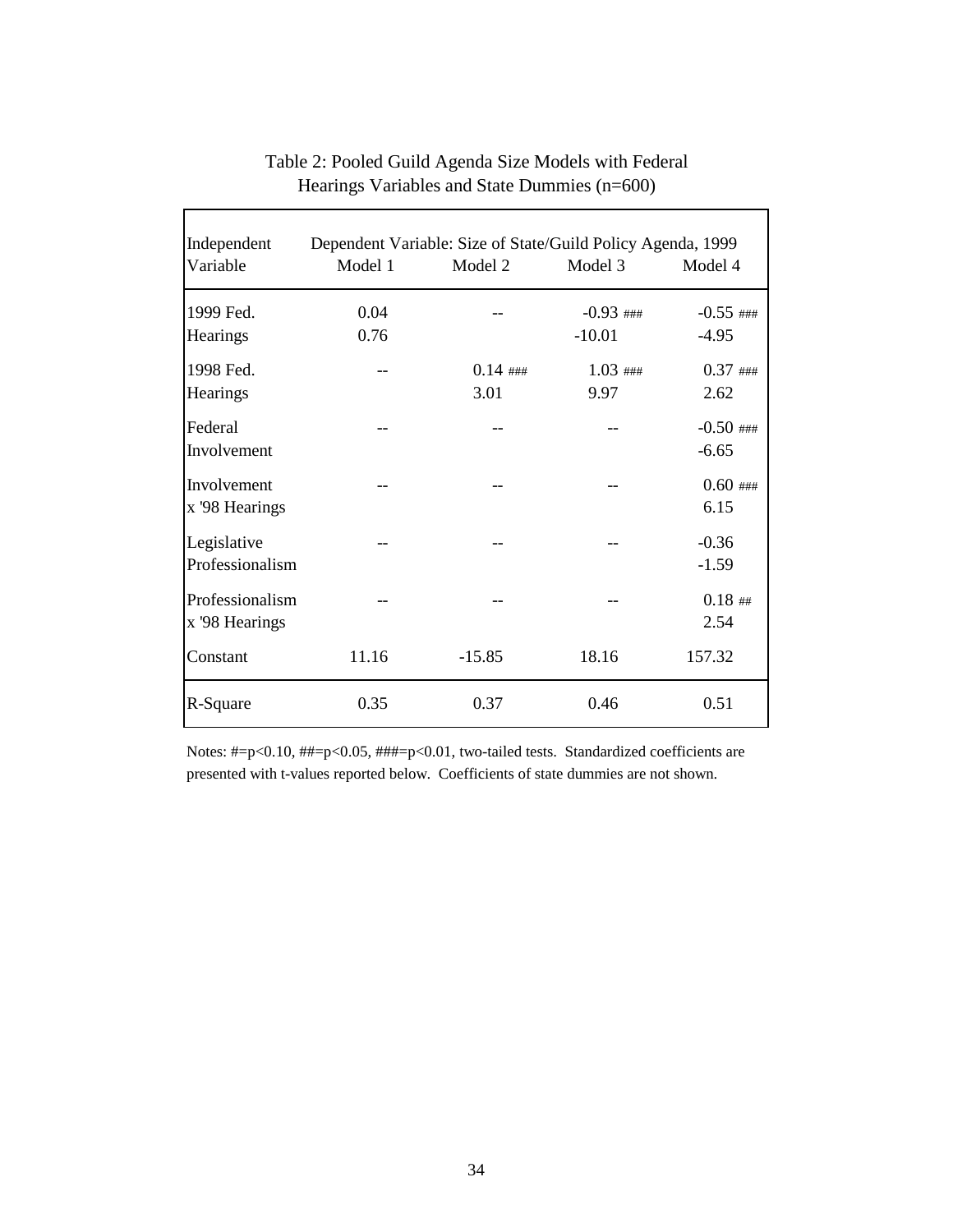